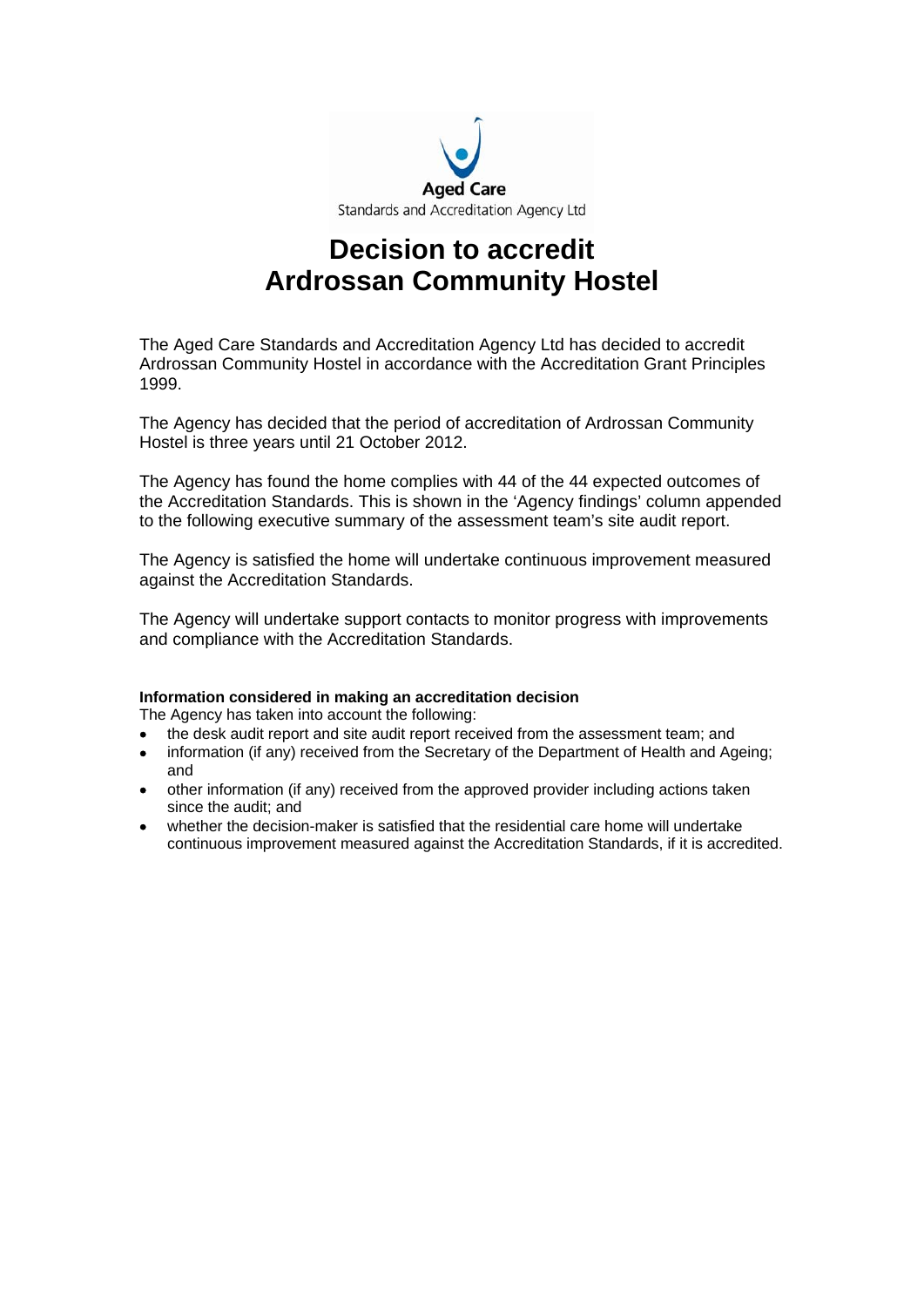| Home and approved provider details |                                  |              |                                           |            |              |  |  |
|------------------------------------|----------------------------------|--------------|-------------------------------------------|------------|--------------|--|--|
|                                    |                                  |              |                                           |            |              |  |  |
|                                    | Details of the home              |              |                                           |            |              |  |  |
| Home's name:                       |                                  |              | Ardrossan Community Hostel                |            |              |  |  |
| <b>RACS ID:</b>                    |                                  | 6111         |                                           |            |              |  |  |
| Number of beds:                    |                                  | 25           | Number of high care residents:            |            | 19           |  |  |
|                                    | Special needs group catered for: |              | People with dementia or related disorders |            |              |  |  |
|                                    |                                  |              |                                           |            |              |  |  |
| Street:                            |                                  |              | 37 Fifth Street                           |            |              |  |  |
| City:                              | <b>ARDROSSAN</b>                 | State:       | <b>SA</b>                                 | Postcode:  | 5571         |  |  |
| Phone:                             |                                  | 08 8837 3021 |                                           | Facsimile: | 08 8837 3677 |  |  |
| Email address:                     |                                  |              | ceo@ach.yorke.net.au                      |            |              |  |  |
|                                    |                                  |              |                                           |            |              |  |  |
|                                    | Approved provider                |              |                                           |            |              |  |  |
| Approved provider:                 |                                  |              | Ardrossan Community Hospital Incorporated |            |              |  |  |
|                                    |                                  |              |                                           |            |              |  |  |
|                                    | Assessment team                  |              |                                           |            |              |  |  |
| Team leader:                       |                                  |              | Sandra Lloyd-Davies                       |            |              |  |  |
| Team member:                       |                                  |              | Jo Langham                                |            |              |  |  |
| Dates of audit:                    |                                  |              | 11 August 2009 to 12 August 2009          |            |              |  |  |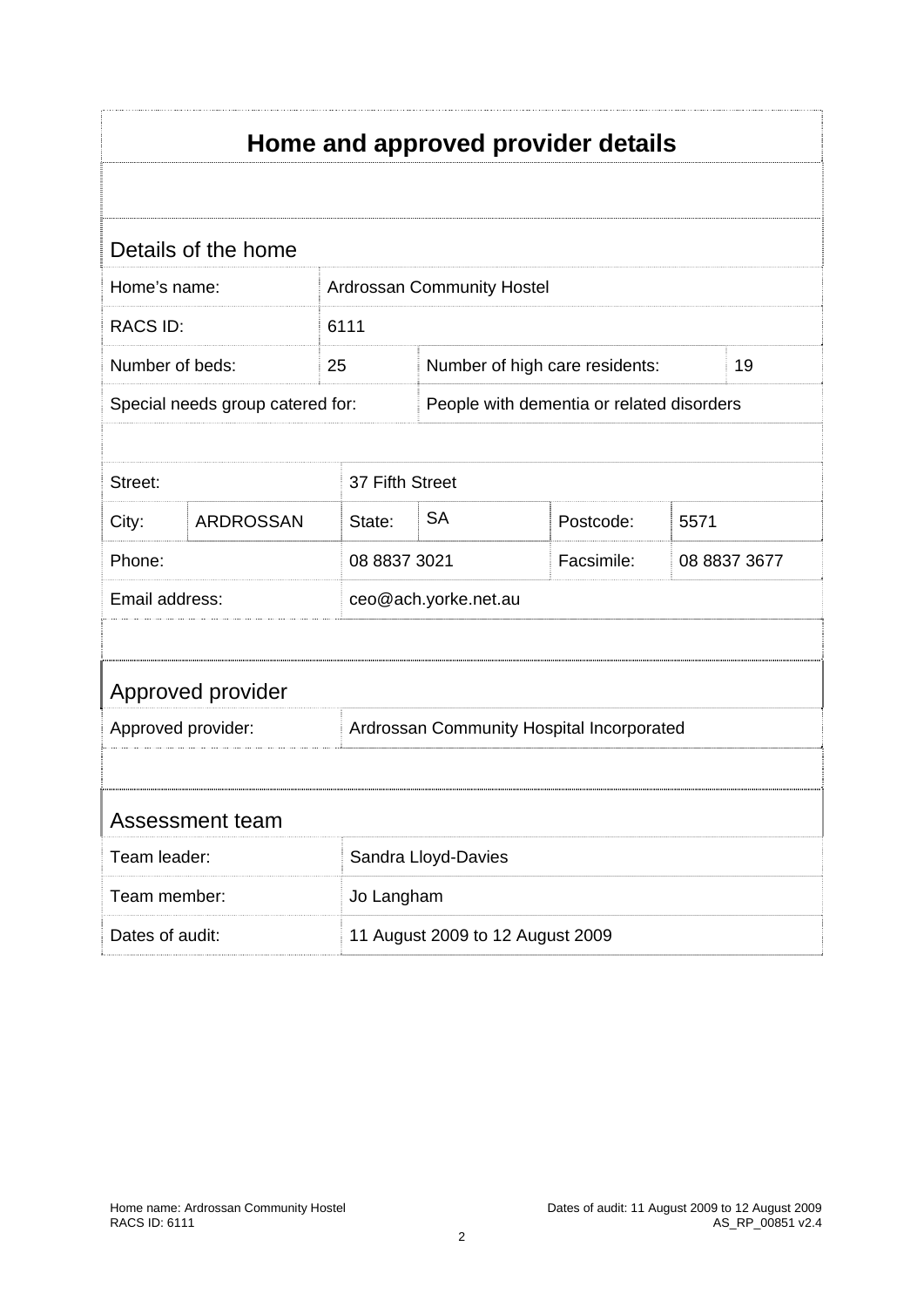# **Executive summary of assessment team's report | Accreditation**

# **Standard 1: Management systems, staffing and organisational development**

| <b>Expected outcome</b> |                                 | <b>Assessment team</b><br>recommendations | <b>Agency findings</b> |
|-------------------------|---------------------------------|-------------------------------------------|------------------------|
| 1.1                     | Continuous improvement          | Does comply                               | Does comply            |
| 1.2                     | Regulatory compliance           | Does comply                               | Does comply            |
| 1.3                     | Education and staff development | Does comply                               | Does comply            |
| 1.4                     | Comments and complaints         | Does comply                               | Does comply            |
| 1.5                     | Planning and leadership         | Does comply                               | Does comply            |
| 1.6                     | Human resource management       | Does comply                               | Does comply            |
| 1.7                     | Inventory and equipment         | Does comply                               | Does comply            |
| 1.8                     | Information systems             | Does comply                               | Does comply            |
| 1.9                     | <b>External services</b>        | Does comply                               | Does comply            |

# **Standard 2: Health and personal care**

| <b>Expected outcome</b> |                                        | <b>Assessment team</b><br>recommendations | <b>Agency findings</b> |
|-------------------------|----------------------------------------|-------------------------------------------|------------------------|
| 2.1                     | Continuous improvement                 | Does comply                               | Does comply            |
| 2.2                     | Regulatory compliance                  | Does comply                               | Does comply            |
| 2.3                     | Education and staff development        | Does comply                               | Does comply            |
| 2.4                     | Clinical care                          | Does comply                               | Does comply            |
| 2.5                     | Specialised nursing care needs         | Does comply                               | Does comply            |
| 2.6                     | Other health and related services      | Does comply                               | Does comply            |
| 2.7                     | Medication management                  | Does comply                               | Does comply            |
| 2.8                     | Pain management                        | Does comply                               | Does comply            |
| 2.9                     | Palliative care                        | Does comply                               | Does comply            |
| 2.10                    | Nutrition and hydration                | Does comply                               | Does comply            |
| 2.11                    | Skin care                              | Does comply                               | Does comply            |
|                         | 2.12 Continence management             | Does comply                               | Does comply            |
|                         | 2.13 Behavioural management            | Does comply                               | Does comply            |
| 2.14                    | Mobility, dexterity and rehabilitation | Does comply                               | Does comply            |
| 2.15                    | Oral and dental care                   | Does comply                               | Does comply            |
|                         | 2.16 Sensory loss                      | Does comply                               | Does comply            |
| 2.17                    | Sleep                                  | Does comply                               | Does comply            |

# **decision**

| <b>Agency findings</b> |
|------------------------|
| Does comply            |
| Does comply            |
| Does comply            |
| Does comply            |
| Does comply            |
| Does comply            |
| Does comply            |
| Does comply            |
| Does comply            |

| <b>Agency findings</b> |
|------------------------|
| Does comply            |
| Does comply            |
| Does comply            |
| Does comply            |
| Does comply            |
| Does comply            |
| Does comply            |
| Does comply            |
| Does comply            |
| Does comply            |
| Does comply            |
| Does comply            |
| Does comply            |
| Does comply            |
| Does comply            |
| Does comply            |
| Does comply            |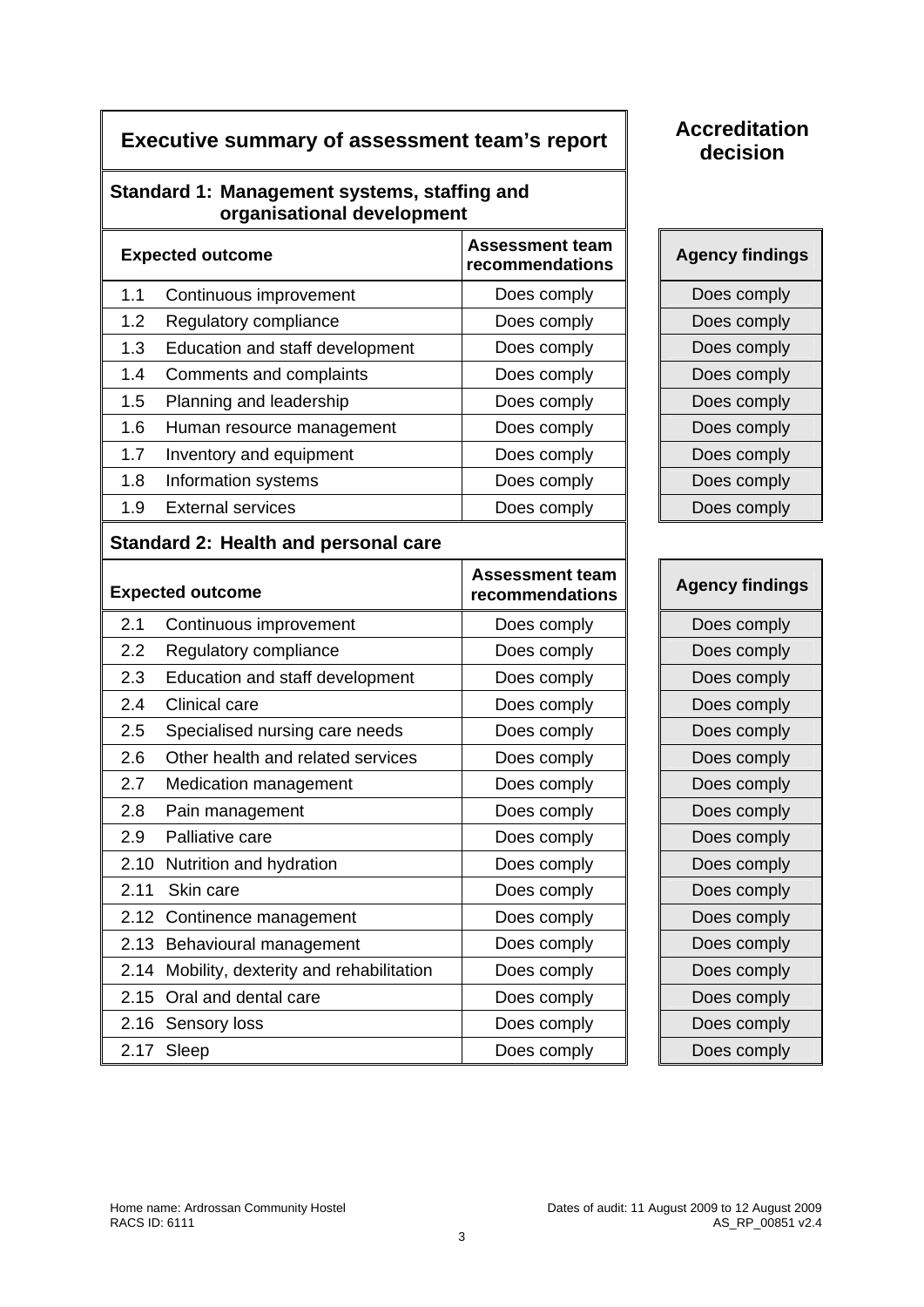# **Executive summary of assessment team's report <br>
<b>Accreditation**

# **decision**

# **Standard 3: Resident lifestyle**

| <b>Expected outcome</b> |                                                          | <b>Assessment team</b><br>recommendations | <b>Agency findings</b> |
|-------------------------|----------------------------------------------------------|-------------------------------------------|------------------------|
| 3.1                     | Continuous improvement                                   | Does comply                               | Does comply            |
| 3.2                     | Regulatory compliance                                    | Does comply                               | Does comply            |
| 3.3                     | Education and staff development                          | Does comply                               | Does comply            |
| 3.4                     | <b>Emotional support</b>                                 | Does comply                               | Does comply            |
| 3.5                     | Independence                                             | Does comply                               | Does comply            |
| 3.6                     | Privacy and dignity                                      | Does comply                               | Does comply            |
| 3.7                     | Leisure interests and activities                         | Does comply                               | Does comply            |
| 3.8                     | Cultural and spiritual life                              | Does comply                               | Does comply            |
| 3.9                     | Choice and decision-making                               | Does comply                               | Does comply            |
|                         | 3.10 Resident security of tenure and<br>responsibilities | Does comply                               | Does comply            |

| <b>Agency findings</b> |
|------------------------|
| Does comply            |
| Does comply            |
| Does comply            |
| Does comply            |
| Does comply            |
| Does comply            |
| Does comply            |
| Does comply            |
| Does comply            |
| Does comply            |

# **Standard 4: Physical environment and safe systems**

|     | <b>Expected outcome</b>                    | <b>Assessment team</b><br>recommendations | <b>Agency findings</b> |
|-----|--------------------------------------------|-------------------------------------------|------------------------|
| 4.1 | Continuous improvement                     | Does comply                               | Does comply            |
| 4.2 | Regulatory compliance                      | Does comply                               | Does comply            |
| 4.3 | Education and staff development            | Does comply                               | Does comply            |
| 4.4 | Living environment                         | Does comply                               | Does comply            |
| 4.5 | Occupational health and safety             | Does comply                               | Does comply            |
| 4.6 | Fire, security and other emergencies       | Does comply                               | Does comply            |
| 4.7 | Infection control                          | Does comply                               | Does comply            |
| 4.8 | Catering, cleaning and laundry<br>services | Does comply                               | Does comply            |

| <b>Agency findings</b> |
|------------------------|
| Does comply            |
| Does comply            |
| Does comply            |
| Does comply            |
| Does comply            |
| Does comply            |
| Does comply            |
| Does comply            |

# **Assessment team's reasons for recommendations to the Agency**

The assessment team's recommendations about the home's compliance with the Accreditation Standards are set out below. Please note the Agency may have findings different from these recommendations.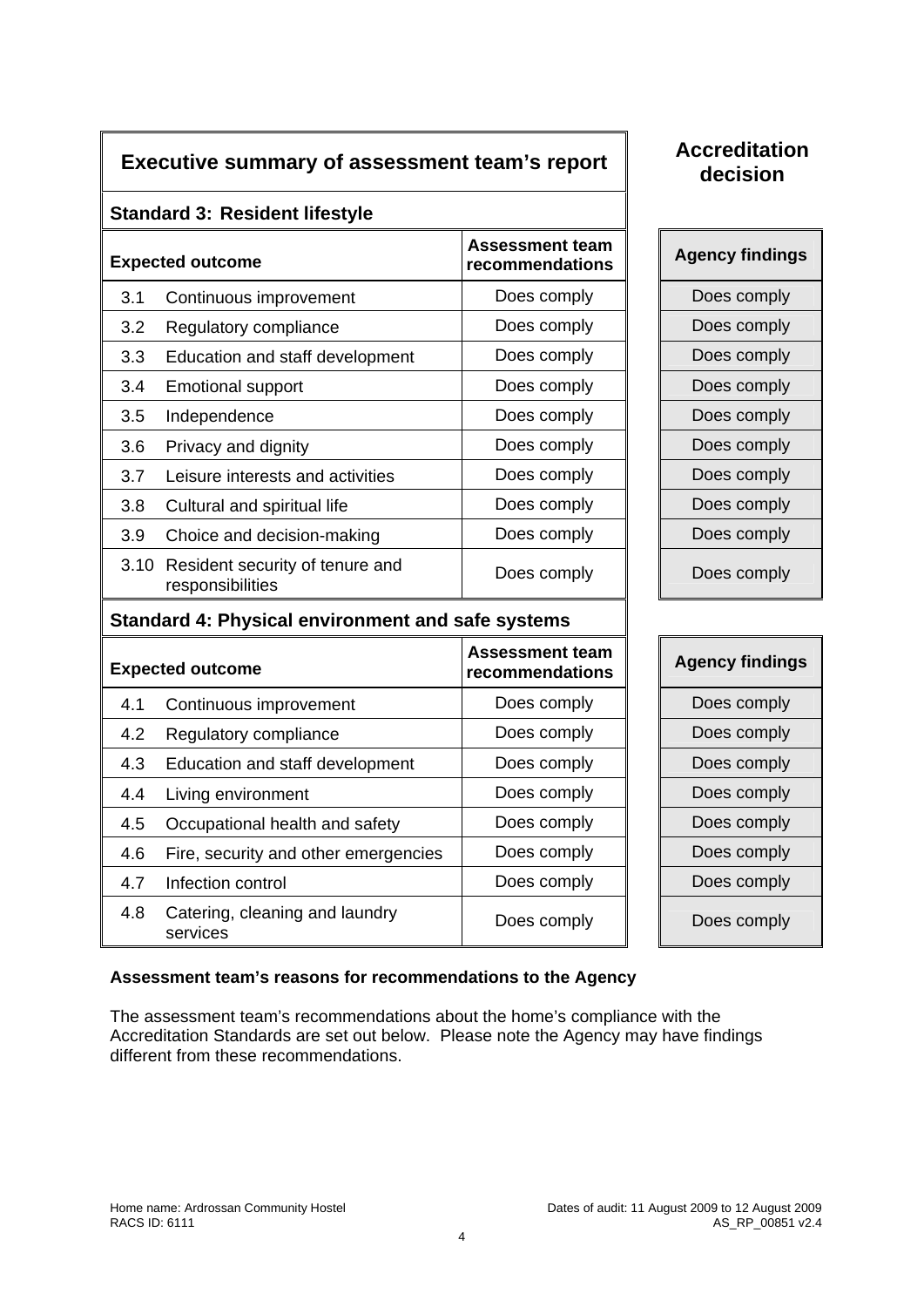

# **SITE AUDIT REPORT**

| Name of home   | <b>Ardrossan Community Hostel</b> |
|----------------|-----------------------------------|
| <b>RACS ID</b> | 6111                              |

# **Executive summary**

This is the report of a site audit of Ardrossan Community Hostel 6111 37 Fifth Street ARDROSSAN SA from 11 August 2009 to 12 August 2009 submitted to the Aged Care Standards and Accreditation Agency Ltd.

#### **Assessment team's recommendation regarding compliance**

The assessment team considers the information obtained through audit of the home indicates that the home complies with:

• 44 expected outcomes

#### **Assessment team's recommendation regarding accreditation**

The assessment team recommends the Aged Care Standards and Accreditation Agency Ltd accredit Ardrossan Community Hostel.

The assessment team recommends the period of accreditation be three years.

#### **Assessment team's recommendations regarding support contacts**

The assessment team recommends there be at least one unannounced support contact each year during the period of accreditation.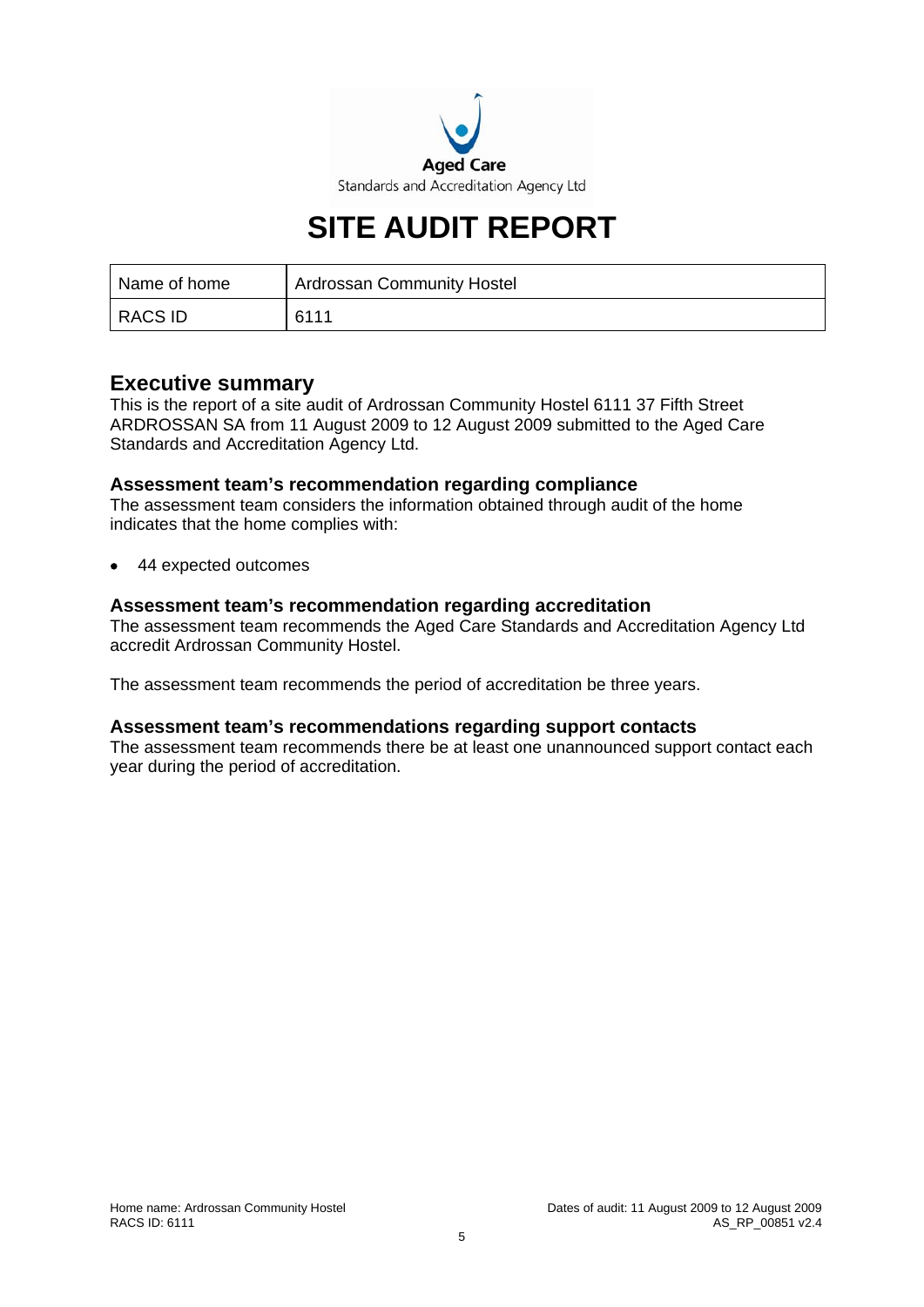# **Site audit report**

# **Scope of audit**

An assessment team appointed by the Aged Care Standards and Accreditation Agency Ltd conducted the audit from 11 August 2009 to 12 August 2009

The audit was conducted in accordance with the Accreditation Grant Principles 1999 and the Accountability Principles 1998. The assessment team consisted of two registered aged care quality assessors.

The audit was against the 44 expected outcomes of the Accreditation Standards as set out in the Quality of Care Principles 1997.

#### **Assessment team**

| Team leader: | Sandra Lloyd-Davies |
|--------------|---------------------|
| Team member: | Jo Langham          |

# **Approved provider details**

| Approved provider: | Ardrossan Community Hospital Incorporated |
|--------------------|-------------------------------------------|
|                    |                                           |

#### **Details of home**

| Name of home: | <b>Ardrossan Community Hostel</b> |
|---------------|-----------------------------------|
| RACS ID:      | 6111                              |

| Total number of<br>allocated places:                   | 25                                        |
|--------------------------------------------------------|-------------------------------------------|
| Number of residents<br>during site audit:              | 23                                        |
| Number of high care<br>residents during site<br>audit: | 19                                        |
| Special needs<br>catered for:                          | People with dementia or related disorders |

| Street:         | 37 Fifth Street      | State:          | <b>SA</b>                 |
|-----------------|----------------------|-----------------|---------------------------|
| City/Town:      | <b>ARDROSSAN</b>     | Postcode: 15571 |                           |
| Phone number:   | 08 8837 3021         |                 | Facsimile:   08 8837 3677 |
| E-mail address: | ceo@ach.yorke.net.au |                 |                           |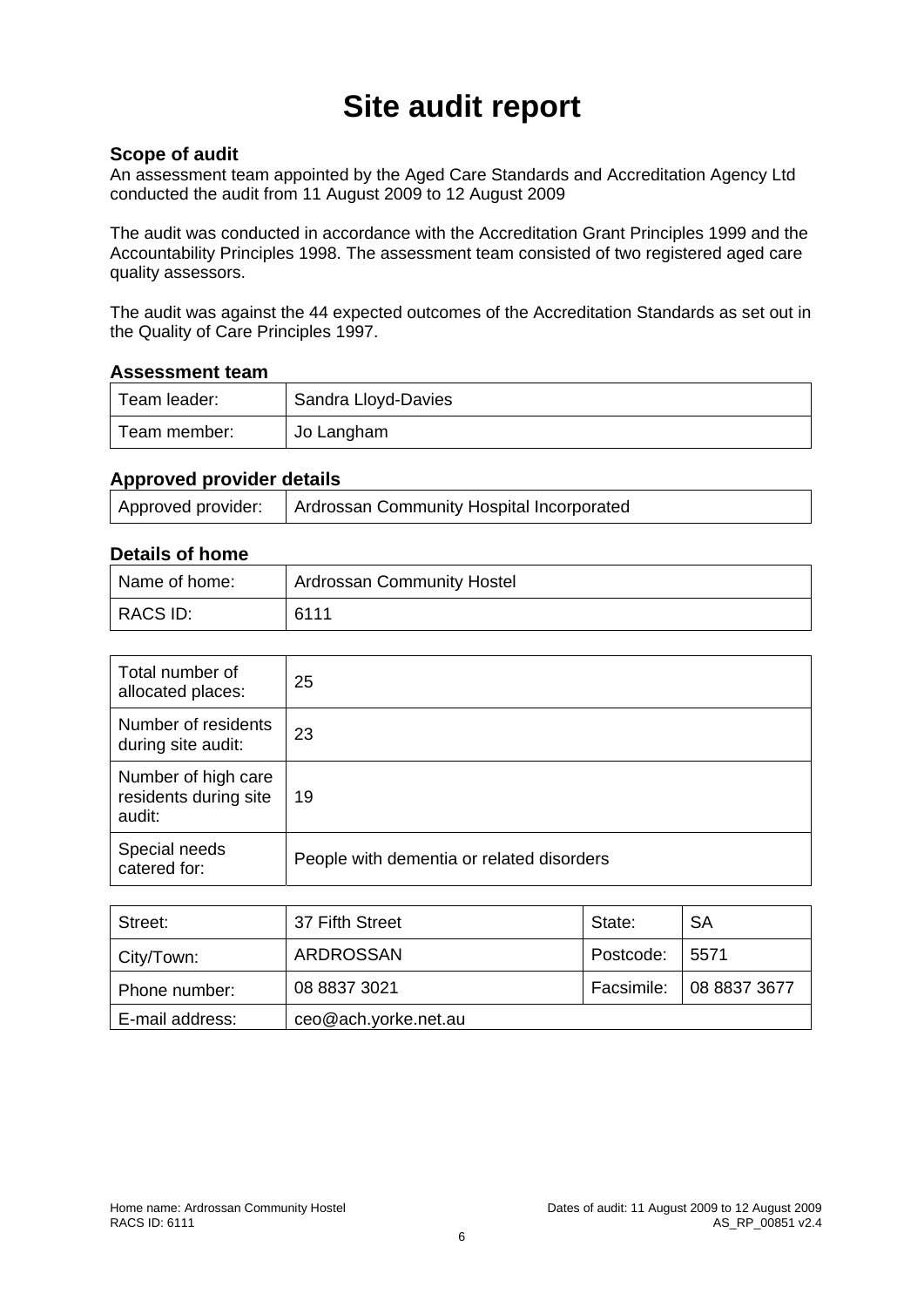# **Assessment team's recommendation regarding accreditation**

The assessment team recommends the Aged Care Standards and Accreditation Agency Ltd accredit Ardrossan Community Hostel.

The assessment team recommends the period of accreditation be three years.

#### **Assessment team's recommendations regarding support contacts**

The assessment team recommends there be at least one unannounced support contact each year during the period of accreditation.

#### **Assessment team's reasons for recommendations**

The team has assessed the quality of care provided by the home against the Accreditation Standards and the reasons for its recommendations are outlined below.

#### **Audit trail**

The assessment team spent two days on-site and gathered information from the following:

#### **Interviews**

|                                                                    | <b>Number</b> |                                  | <b>Number</b> |
|--------------------------------------------------------------------|---------------|----------------------------------|---------------|
| Director of nursing                                                |               | <b>Residents</b>                 | 4             |
| Executive director                                                 | 1             | Representatives                  | 1             |
| <b>Aged Care Coordinator</b>                                       | 1             | <b>Quality Assurance Officer</b> | 1             |
| Registered nurse/infection<br>control officer                      | 1             | Laundry staff                    |               |
| Enrolled nurse                                                     | 1             | Catering/ancillary staff         | 1             |
| Enrolled/continence nurse                                          | 1             | Catering staff                   | 1             |
| Enrolled nurse/occupational<br>health and safety<br>representative | 1             | Maintenance staff                | 1             |
| Care staff                                                         | 1             | Lifestyle coordinator            | 1             |
| <b>Administration officer</b>                                      | 1             |                                  |               |

# **Sampled documents**

|                                       | <b>Number</b> |                          | <b>Number</b> |
|---------------------------------------|---------------|--------------------------|---------------|
| Residents' files                      |               | <b>Medication charts</b> |               |
| Summary/quick reference care<br>plans |               | Personnel files          |               |

#### **Other documents reviewed**

The team also reviewed:

- Job and position descriptions, staff orientation checklist, employee handbook and surveys
- Policies and procedures
- Comments, compliments and suggestions forms
- Residents' information handbook and surveys
- Various meeting minutes
- Continuous improvement review forms, corrective action reports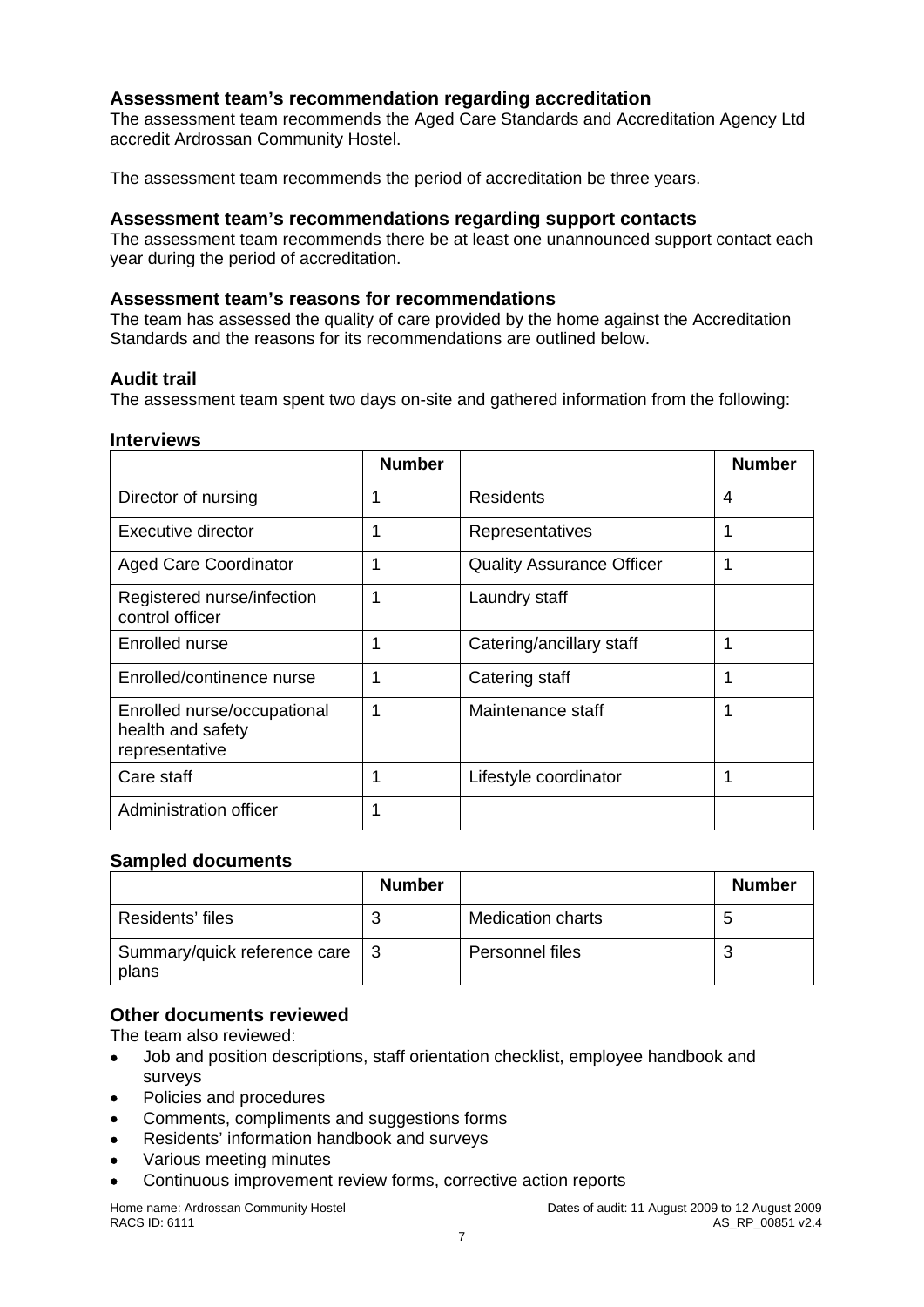- Physiotherapy treatment charts, pictorial exercises, podiatry assessments, repositioning directives, wound management and skin integrity manual, licence to hold Schedule 4 and Schedule 8 medications, drug of dependency register, bowel management program, case conferencing folder, vital signs and weighs, restraint documentation
- Various policies and procedures
- Various audits and schedules
- General cleaning guidelines and laundry guidelines folder, check sheets, infection information, guidelines for cleaning vacant rooms, curtain dry cleaning, wash register
- New equipment assessments and training records, suppliers non conformance records, list of external suppliers, service agreements and assessments, external services calendar
- Preventative and corrective maintenance program, communication books, asbestos and electrical tagging register
- Hazard, staff and resident incident data, trending, analysis and graphical representations, risk assessments, material safety data sheets, manual handling manual and work procedures, work site inspections
- Infection control data and analysis, environmental swabbing and microbiological reports, pathology reports, pandemic plan, warm water log book and register, temperature monitoring records and calibration data
- Essential safety provisions log, fire triennial, independent assessment against the 1999 certification instrument (2002 revision)
- Food safety program and audit results, cleaning schedules, daily menu plan, recipe folders, recall action reports
- Various communication books, emails

# **Observations**

The team observed the following:

- Activities in progress
- Vision statement and philosophy
- Locked suggestions box
- Residential care agreement and resident newsletter
- Secure storage for current and archived information
- Interactions between staff and residents
- Noticeboards and footy tipping scores, crafts made by residents
- Wound trolleys and dressing supplies, drug of dependency storage, medication trolleys, imprest supplies with colour coded stock control system, administration of medication, clinical equipment
- Equipment and supply storage areas, chemical storage, cleaners rooms, sluice rooms
- Personal protective equipment, sharps containers, hand gel and handwashing facilities, spills kit, sterilising equipment in co-located hospital
- Interactions between staff and residents
- Living environment including personalised resident rooms, 'do not disturb signs', lounge, dining and courtyard areas, hairdressing salon
- Kitchen, storage areas, recall system, white board, meal preparation
- Laundry, lost clothing return system, colour coded linen trolleys, trolleys for delivering resident clothing
- Fire suppression equipment, mimic board and evacuation plans, fire and emergency procedure manuals, external doors with keypad locks, call bell system, secure fencing, emergency evacuation resident details, location of chemicals folder, 'hold stickers' in use and wandering alert systems
- Nurses station with communication book, handover book and resources, handover in progress
- Cleaning in progress with colour coded equipment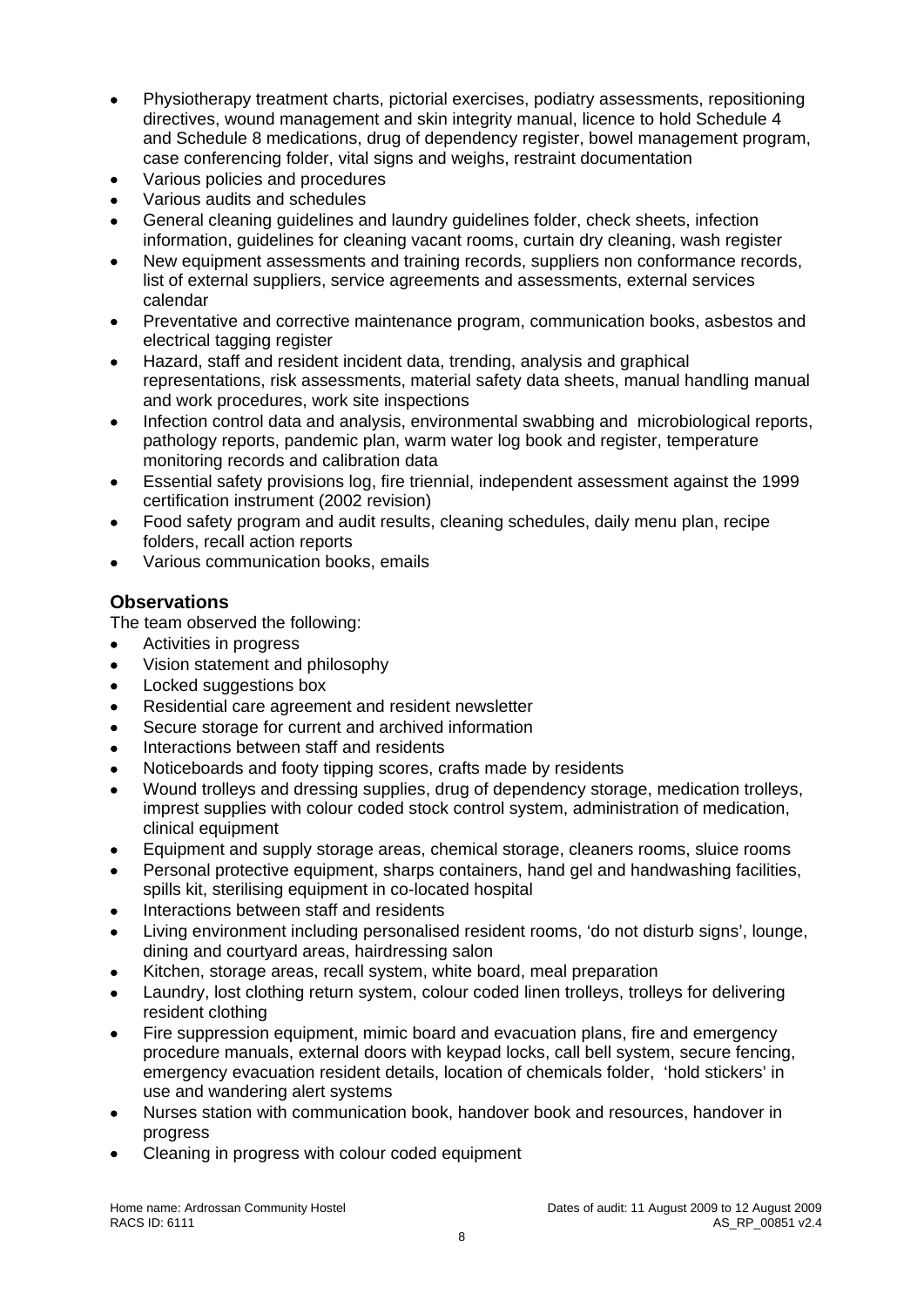# **Assessment information**

This section covers information about each of the expected outcomes of the Accreditation Standards.

# **Standard 1 – Management systems, staffing and organisational development**

**Principle:** Within the philosophy and level of care offered in the residential care service. management systems are responsive to the needs of residents, their representatives, staff and stakeholders, and the changing environment in which the service operates.

#### **1.1 Continuous improvement**

*This expected outcome requires that "the organisation actively pursues continuous improvement".* 

#### **Team's recommendation**

Does comply

Ardrossan Community Hostel has a system in place to identify opportunities for improvement and monitor compliance with the Accreditation Standards. The home uses information gathered from comments, compliments and suggestion forms, resident, staff and environmental/risk management meetings, surveys, hazard reports and audits to identify opportunities for improvement. The quality assurance officer monitors the continuous improvement log and reports progress at various meetings. Improvements are evaluated through feedback from residents and staff meetings, audits, surveys and one-to-one discussions. Staff and residents are satisfied they have opportunities to suggest improvements and that these are listened to and actioned by management.

Improvements and achievements demonstrated by the home over the last 12 months in relation to management systems, staffing and organisational development include:

- As a result of an evaluation of the compulsory education sessions, the quality assurance officer and director of nursing identified a need to ensure all staff attended mandatory training. Staff are rostered to attend compulsory training and clinical staff are required to complete a medication competency evaluation. This improvement has improved staff attendance to mandatory training and feedback from staff has been positive.
- The home recognised a need to develop a way of easily identifying residents who wished to be resuscitated so that all staff were aware of resident wishes. A silver dot has been placed on progress notes and whiteboard to identify the residents who are for resuscitation. This improvement has enabled staff to easily identify residents who wish to be resuscitated and keep up to date with their wishes. Feedback from staff has been positive.
- As a result of a hospital audit, a memo system was developed to ensure staff read and understand communications from management. Staff are required to sign that they have read and understood the memo. A red sticker is placed in the communications book to alert staff to new memos. Memos are available for reading in the staff room with a list of staff required to sign and acknowledge having read the memo. This improvement has resulted in staff taking greater responsibility for keeping up to date with current information and has been well received.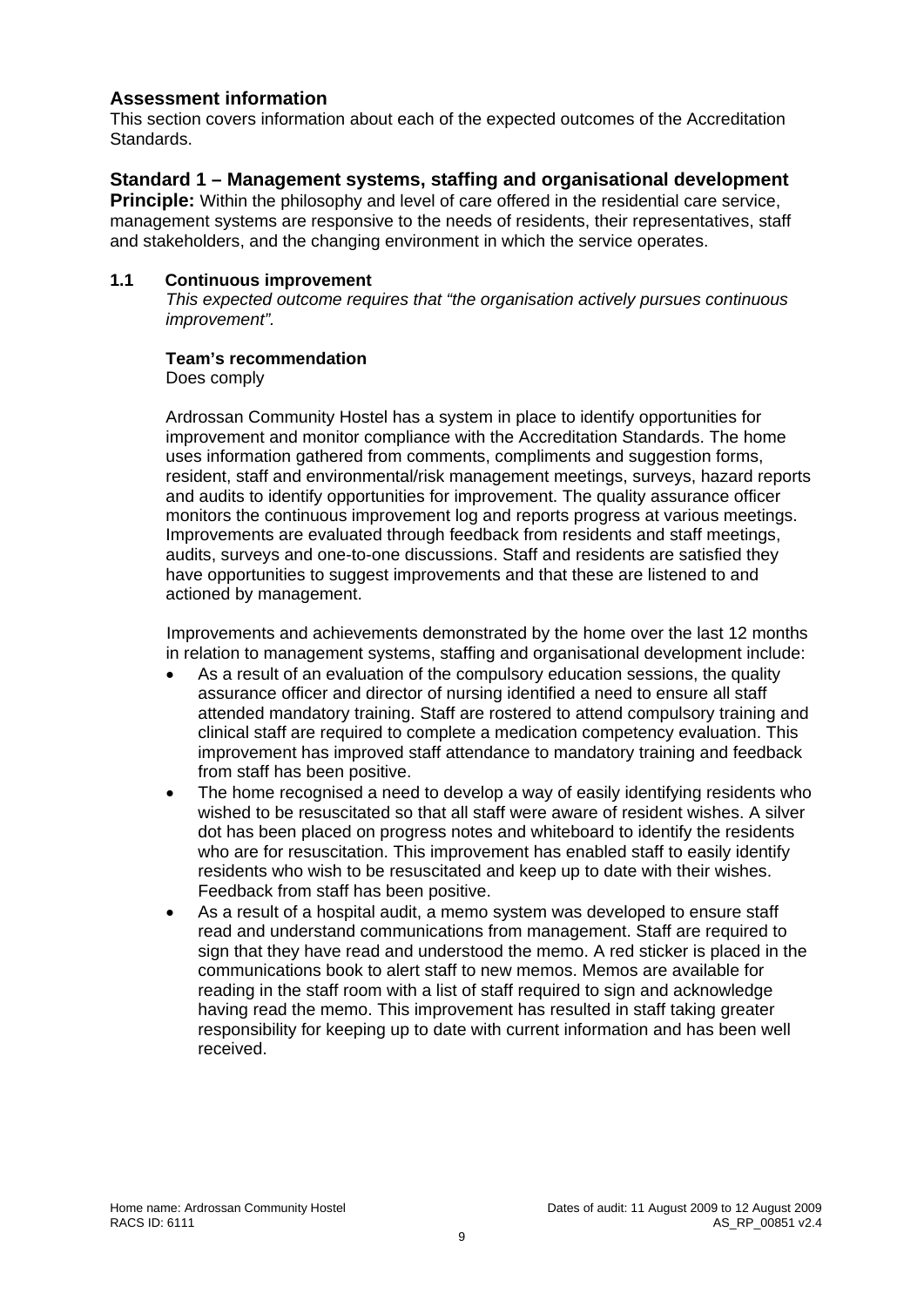#### **1.2 Regulatory compliance**

*This expected outcome requires that "the organisation's management has systems in place to identify and ensure compliance with all relevant legislation, regulatory requirements, professional standards and guidelines".* 

#### **Team's recommendation**

Does comply

The home has processes for identifying and accessing relevant legislation, regulations and professional standards. Policies and procedures, work practices, documents and forms are updated by the home to comply with regulatory requirements. The home is informed of relevant legislation through its membership of peak bodies and correspondence with the department of health and ageing. Staff are informed about changes in legislation and regulations through the home's communication processes. The home monitors regulatory compliance through resident, staff and board meetings, hazard reports and staff feedback. Staff are generally aware of regulatory requirements relating to management systems and staff development.

#### **1.3 Education and staff development**

*This expected outcome requires that "management and staff have appropriate knowledge and skills to perform their roles effectively".* 

#### **Team's recommendation**

Does comply

The home has processes to ensure staff have the required knowledge and skills to perform their roles effectively in relation to management systems. Training needs are identified through the appraisal process, requests from staff and work practices. Education is provided through in-house training sessions. The home records staff attendance at training sessions, and has processes for following up staff attendance at mandatory training. A comprehensive orientation program is provided for commencing staff. Recent training undertaken by management and staff includes quality assurance, internal processes, continuous improvement, internal auditing and the aged care funding instrument. Evaluation forms are completed at the conclusion of each training session. Management and staff are satisfied they have access to sufficient education and training to perform their roles effectively.

# **1.4 Comments and complaints**

*This expected outcome requires that "each resident (or his or her representative) and other interested parties have access to internal and external complaints mechanisms".* 

#### **Team's recommendation**

Does comply

Residents and representatives are satisfied that concerns they raise are managed effectively and resolved. The home has processes to inform residents and representatives of internal and external complaints mechanisms including information in the residents' handbook and residential care agreement, residents' meetings and verbal feedback. The home has comments, compliments and suggestions form and a locked suggestion box for residents and their representatives to raise concerns or make suggestions. The director of nursing and quality assurance officer investigate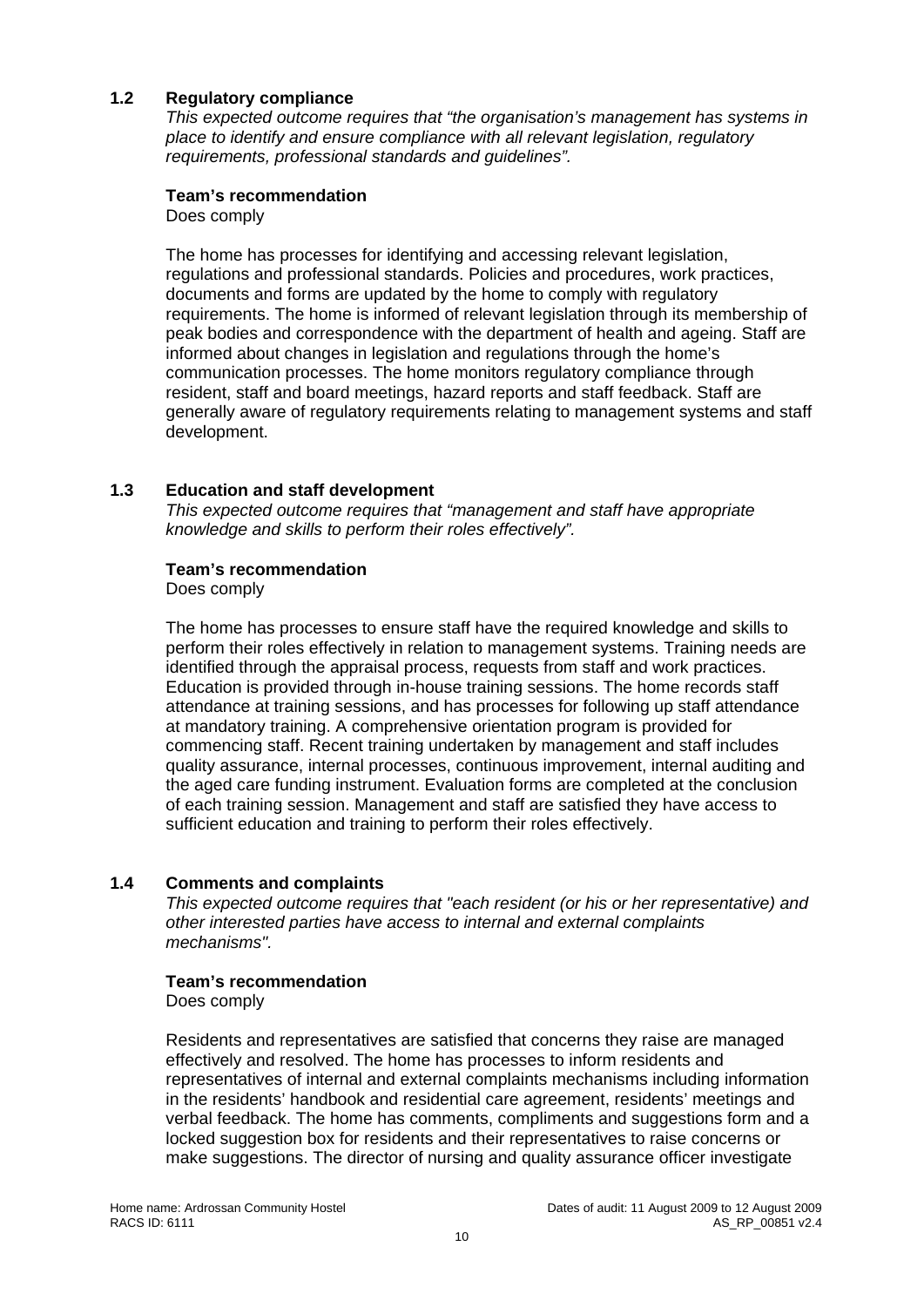any concerns, implement appropriate action and provide feedback in writing and verbally to those individuals concerned.

#### **1.5 Planning and leadership**

*This expected outcome requires that "the organisation has documented the residential care service's vision, values, philosophy, objectives and commitment to quality throughout the service".* 

#### **Team's recommendation**

Does comply

The home has documented its vision statement and philosophy which is on display in the home's entry foyer. Staff are familiar with the home's philosophy of care, commitment to quality and services provided to residents.

#### **1.6 Human resource management**

*This expected outcome requires that "there are appropriately skilled and qualified staff sufficient to ensure that services are delivered in accordance with these standards and the residential care service's philosophy and objectives".* 

#### **Team's recommendation**

Does comply

The home has a system to monitor and maintain sufficient numbers of appropriately skilled staff for the provision of care to meet the Accreditation Standards and the home's philosophy and objectives. Review of staffing levels is undertaken by the director of nursing using information from staff meetings, comments, complaints and suggestion forms, annual performance appraisals and changes to resident care needs. Commencing staff undertake an orientation program supported by management and peers. Staff education needs are assessed on an ongoing basis and all staff attend an annual training day. Residents and representatives are satisfied with the responsiveness of staff and the level of care. Staff registrations and police clearance requirements are monitored to meet legislative requirements.

#### **1.7 Inventory and equipment**

*This expected outcome requires that "stocks of appropriate goods and equipment for quality service delivery are available".* 

#### **Team's recommendation**

Does comply

The home has a system in place for identifying and monitoring the goods and equipment required for providing a quality service for residents and staff. New equipment is purchased in consideration of staff and resident feedback, and training is provided relevant to staff roles. Documented planned purchasing procedures guide the purchasing of goods by designated staff from various departmental areas. An expiry date dot system is used for ensuring the appropriate stock control of goods that are inspected on delivery. A program of preventative and scheduled maintenance, including electrical tagging, is used for maintaining the standard and safety of equipment. Staff, residents and their representatives are satisfied there are adequate and appropriate stocks of goods and equipment available to provide care and services.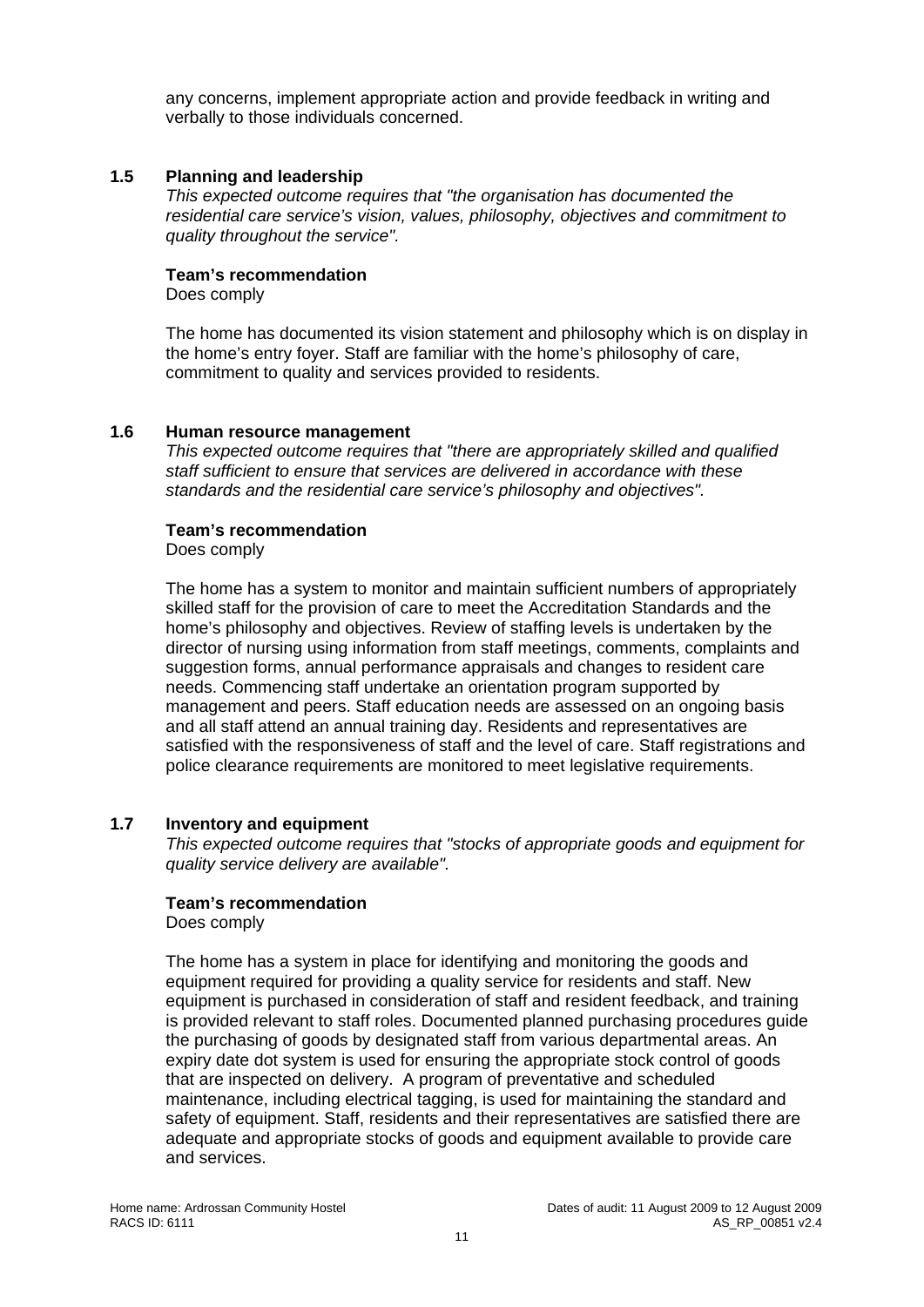#### **1.8 Information systems**

*This expected outcome requires that "effective information management systems are in place".* 

#### **Team's recommendation**

Does comply

The home has processes to provide management and staff with access to sufficient accurate and appropriate information to support them in meeting the requirements of their roles. There are systems to collate, analyse and use data from resident and staff meetings, staff appraisals and hazards. The home has procedures for securely storing and archiving confidential hardcopy and electronic records. Information is communicated to staff through the handover process, communication diary, care plans, progress notes, policies and procedures, newsletters, memos, surveys and staff and resident meetings. Resident information is recorded on entry to the home. Residents and their representatives have access to information to assist them to make decisions about their care and lifestyle on entry to the home and are satisfied with the home's management of confidential information.

#### **1.9 External services**

*This expected outcome requires that "all externally sourced services are provided in a way that meets the residential care service's needs and service quality goals".* 

#### **Team's recommendation**

Does comply

External services used by the home are selected on their ability to meet contractual agreements. The written agreements kept on-site outline the required expectations and standards, including occupational, health and safety responsibilities, insurances and licenses. The mangers of designated areas are responsible for monitoring, actioning and evaluating contractors appropriate to their area. Assessment of these services, approved by the director of nursing, occurs every year. The home has a system for identifying and addressing any deficiencies with the services provided from the conducted assessments and the ongoing monitoring of performance. Staff, residents and their representatives are satisfied with the external services provided.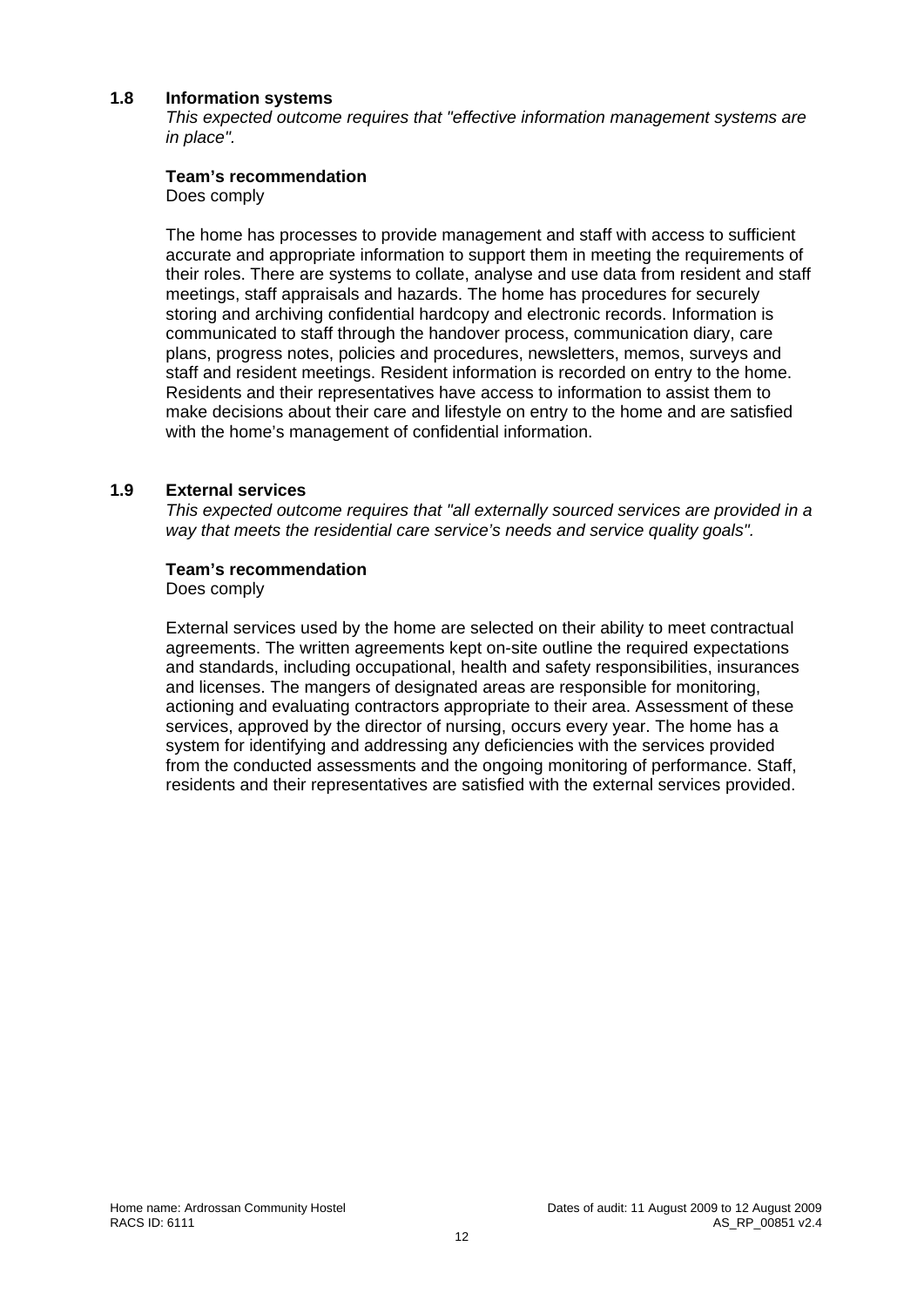# **Standard 2 – Health and personal care**

**Principle:** Residents' physical and mental health will be promoted and achieved at the optimum level, in partnership between each resident (or his or her representative) and the health care team.

#### **2.1 Continuous improvement**

*This expected outcome requires that "the organisation actively pursues continuous improvement".* 

#### **Team's recommendation**

Does comply

The home has a system in place to identify opportunities for improvement and monitor compliance with the Accreditation Standards in relation to health and personal care. The home uses clinical care audits, progress notes, resident and staff surveys, meetings, and care plan reviews to monitor outcomes for residents. Improvements are evaluated through feedback from residents and staff, audits, surveys and hazard data. Staff and residents are satisfied they have opportunities to suggest improvements and that these are listened to and actioned by management.

Improvements and achievements demonstrated by the home over the last 12 months in relation to health and personal care include:

- The home identified a need to improve clinical practice to ensure wounds are managed appropriately. All wound management is documented in the handover book and recorded in the communications book. Internal audits indicate that wounds are being managed appropriately. Feedback from staff has supported the effectiveness of the improvement.
- The director of nursing identified a need for enrolled nurses to be trained in the administering of suppositories. The aged care coordinator attended the Agency's Better Practice event in May 2009 and took overall responsibility to ensure enrolled nurses received the appropriate training for administering of suppositories. The home provided in-house training, attendance was recorded and staff knowledge was evaluated. This improvement is yet to be fully evaluated. Verbal feedback from staff has been positive.

#### **2.2 Regulatory compliance**

*This expected outcome requires that "the organisation's management has systems in place to identify and ensure compliance with all relevant legislation, regulatory requirements, professional standards and guidelines about health and personal care".* 

#### **Team's recommendation**

Does comply

The home has systems to monitor and respond to relevant legislation, regulatory requirements, professional standards and guidelines in relation to health and personal care. Nurses' registrations are obtained prior to commencing employment at the home and processes are in place to ensure these are updated annually. Staff are informed about changes in legislation and regulations through the home's communication processes and updates are posted in the nursing procedure manual. The home monitors regulatory compliance through Medical Advisory Committee meetings, resident, staff and board meetings, hazard reports and staff feedback. Staff are aware of regulatory requirements relating to residents' health and personal care.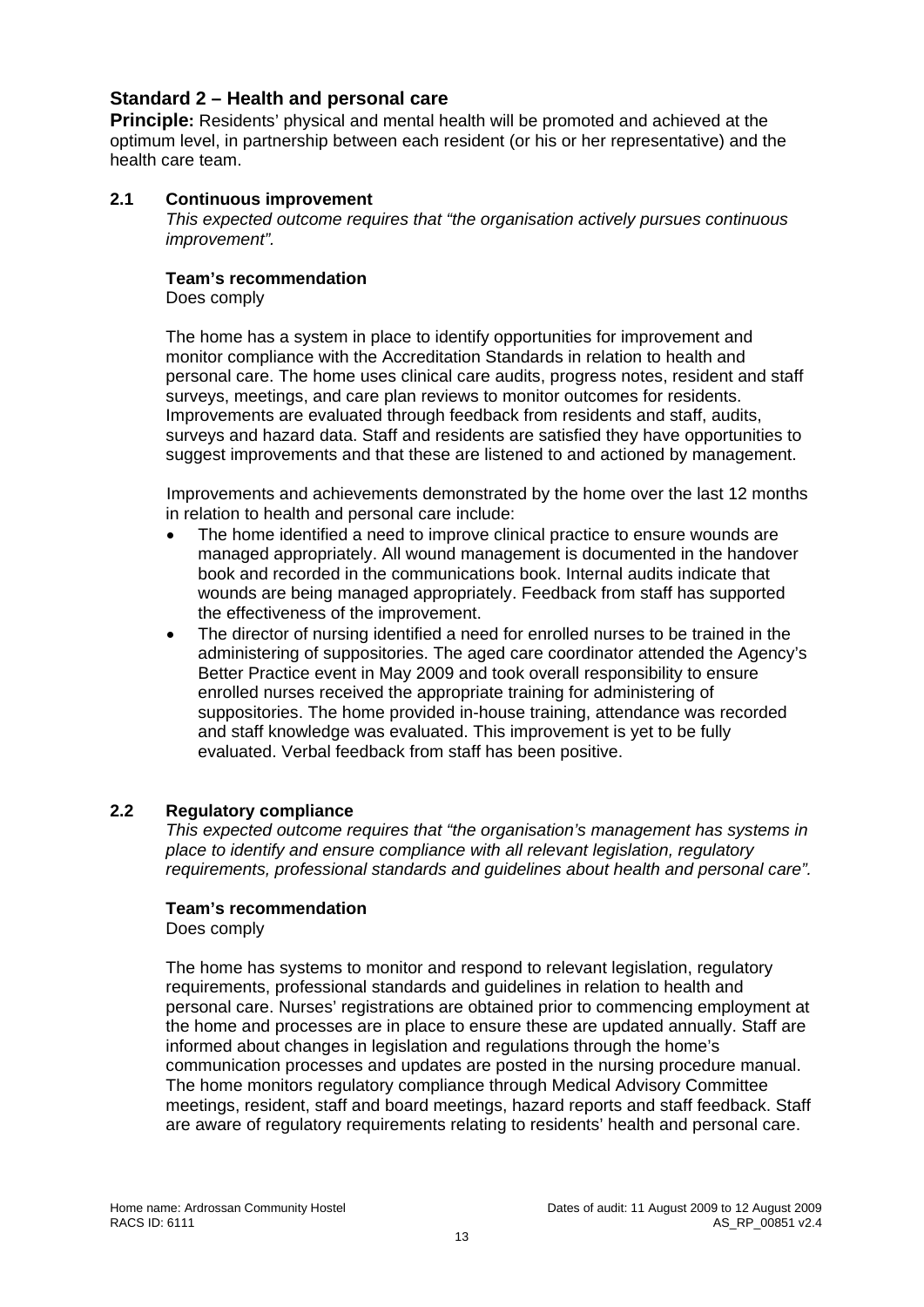# **2.3 Education and staff development**

*This expected outcome requires that "management and staff have appropriate knowledge and skills to perform their roles effectively".* 

#### **Team's recommendation**

Does comply

The home has processes to identify, plan and monitor staff education based on organisational goals, legislative requirements, staff requests and residents' care needs. Training needs are identified through the appraisal process, requests from staff and work practices. Education is provided through in-house training sessions and external formal training programs. The home records staff attendance at training sessions, and has processes for following up staff attendance at mandatory training. There are processes for evaluating the effectiveness of staff training. A comprehensive orientation program is provided for commencing staff. Recent training undertaken by clinical and care staff includes; palliative care, continence management, wound management, dementia training, cardio-pulmonary resuscitation and diabetes management. Staff are satisfied with the ongoing support provided to them to develop their knowledge and skills.

# **2.4 Clinical care**

*This expected outcome requires that "residents receive appropriate clinical care".* 

#### **Team's recommendation**

Does comply

Residents and their representatives are satisfied that the clinical care provided by the home meets their identified needs and preferences. Initial assessment information is identified where possible prior to entry to the home. Care plans, reviewed every three months, reflect the information identified from assessments conducted by the home. The effectiveness of strategies implemented are monitored form information in progress note documentation, analysis of incident data, handover information and regular reviews. The home responds to an identified change in care needs by implementing the required assessments and/or making appropriate referrals in consultation with residents and their representatives. The results of scheduled audits, surveys and information from formal and informal feedback mechanisms, and meetings are used for monitoring satisfaction with the care provided.

#### **2.5 Specialised nursing care needs**

*This expected outcome requires that "residents' specialised nursing care needs are identified and met by appropriately qualified nursing staff".* 

# **Team's recommendation**

Does comply

Residents and their representatives are satisfied with the specialised nursing care provided to residents. Designated, trained staff are responsible for providing specialised nursing care, and registered nurse support is available at all times. Enrolled nurses and personal carers receive appropriate training and competency checks relevant to their roles. They are aware of the care they can administer and their responsibility to report any changes in residents' health or care needs to a registered nurse. The monitoring of residents' specialised care needs is used for identifying additional training opportunities and staff have access to the required equipment and resources including those of the co-located hospital for providing care.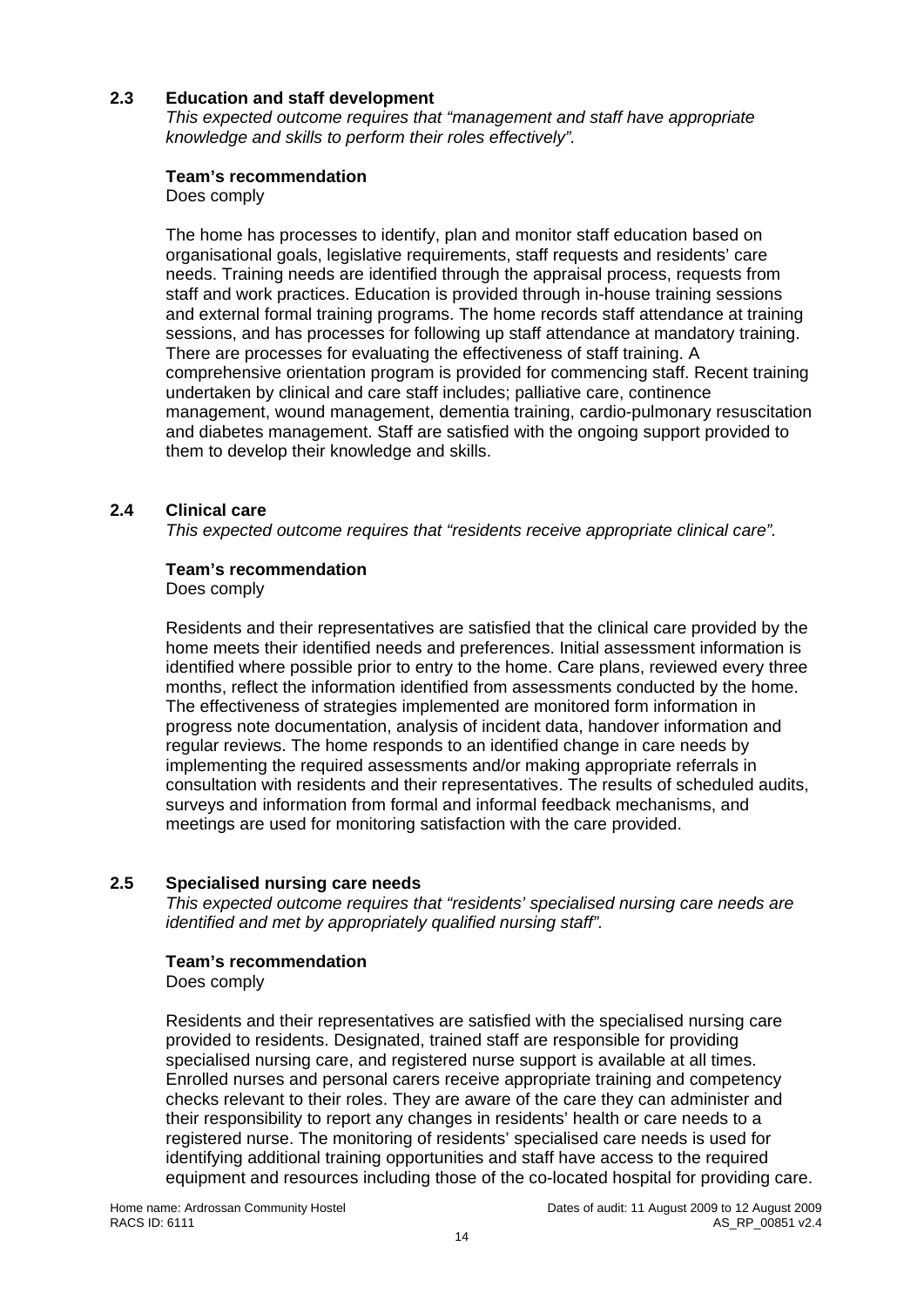#### **2.6 Other health and related services**

*This expected outcome requires that "residents are referred to appropriate health specialists in accordance with the resident's needs and preferences".* 

#### **Team's recommendation**

Does comply

Residents and their representatives are satisfied that referrals to appropriate health specialists occur in accordance with resident needs and preferences. The entry process is used for identifying residents' preferred specialists and where possible, residents are supported to receive care from these practitioners. If required, the home is able to provide information to residents relating to the allied health services available, including those who consult from or regularly visit the medical clinic located across the road. A general practitioner 'on call' and a registered triage nurse in the co-located hospital is available to respond to emergency situations. The home has a system for making referrals and coordinating external appointments, including providing trained volunteers to support residents if required. Information relating to the outcome of appointments is stored in resident files and is used for revising care plans and medication regimes.

#### **2.7 Medication management**

*This expected outcome requires that "residents' medication is managed safely and correctly".* 

#### **Team's recommendation**

Does comply

Residents and their representatives are satisfied with staff practices relating to medication administration. Pharmacy packed single-dose medications audited for accuracy, are administered by appropriately trained enrolled nurses in accordance with assessed resident care needs and preferences. Registered nurses are responsible for approving and monitoring the use of 'as required' medications aided by the use of yellow dot stickers in progress note documentation. Medication incidents are monitored and analysed to identify opportunities for improvement and monitor staff practices allowing for corrective actions, when required. A Medication Advisory Committee meets regularly to monitor the home's medication practices including information from a range of audits, incident data and legislative changes. Residents able to self administer medications are assessed and monitored, with lockable drawers available for appropriate storage. Staff are provided with training relating to medication and administration practices, and resources are available for additional information.

#### **2.8 Pain management**

*This expected outcome requires that "all residents are as free as possible from pain".* 

# **Team's recommendation**

Does comply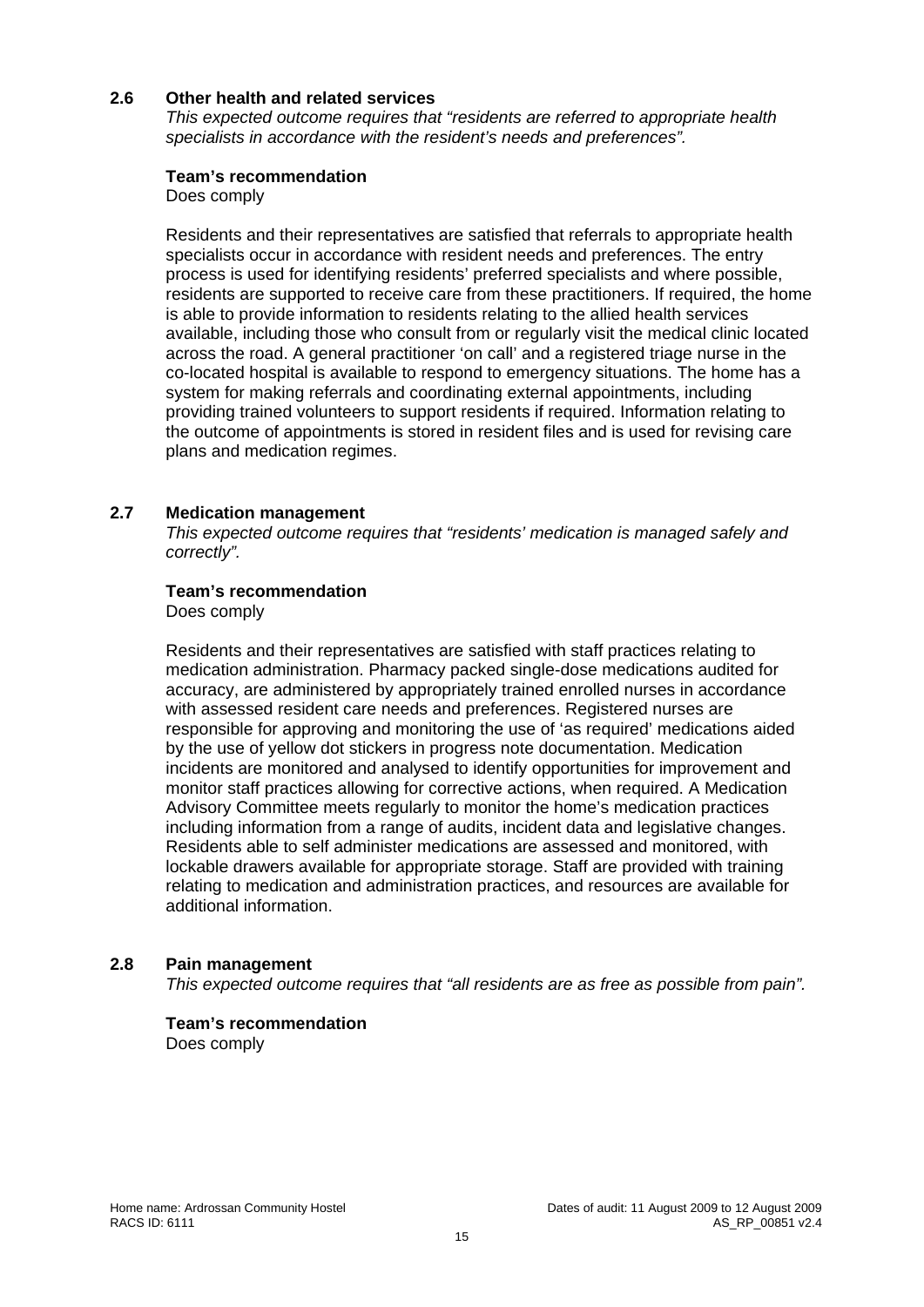Residents and their representatives are satisfied with the home's pain management techniques. The home has a system for identifying, assessing and managing residents' pain. The assessment considers non-verbal indicators of pain for those residents unable to communicate effectively. A comprehensive log developed by the home used by staff for the ongoing monitoring of resident pain provides detailed information for review. Registered nurses are responsible for assessing and managing the effectiveness of pain management strategies, including the administration of drugs of dependence. The home responds to identified changes to pain by repeating pain assessments and making referrals for specialist intervention. Preferred alternative therapies based on resident preference are implemented to assist in alleviating pain.

#### **2.9 Palliative care**

*This expected outcome requires that "the comfort and dignity of terminally ill residents is maintained".* 

#### **Team's recommendation**

Does comply

Representatives are satisfied with the care and support provided to terminally ill residents. The home supports residents and representatives to make decisions relating to 'end of life wishes' when comfortable to do so. This information includes instructions for emergency care, cultural and spiritual requirements, and individual requests. Families and significant others are supported to remain overnight, and meals and refreshments are available, if required. Ongoing consultation allows the home to implement strategies to meet the expressed needs of the resident and provide support and comfort. This information is documented in progress notes and discussed during handover to guide staff practice. The home is able to access the services of a range of resources and palliative care specialists.

#### **2.10 Nutrition and hydration**

*This expected outcome requires that "residents receive adequate nourishment and hydration".* 

#### **Team's recommendation**

Does comply

Residents and their representatives are satisfied with the quality and quantity of food and fluids provided by the home. The assessment process is used for identifying residents' nutritional and hydration preferences, swallowing capabilities and dietary requirements. Weighs conducted every three months and ongoing monitoring processes enable the home to identify changes in resident care needs resulting in appropriate referral and interventions. Residents are assisted to make menu selections on a day-to-day basis and independence is encouraged by providing assistive devices and the required staff supports. Snacks and fluids are available to residents with regular fluid rounds used for maintaining hydration levels. Resident input into the menu is encouraged through resident meeting forums, survey data and formal and informal feedback mechanisms.

#### **2.11 Skin care**

This expected outcome requires that "residents' skin integrity is consistent with their general health".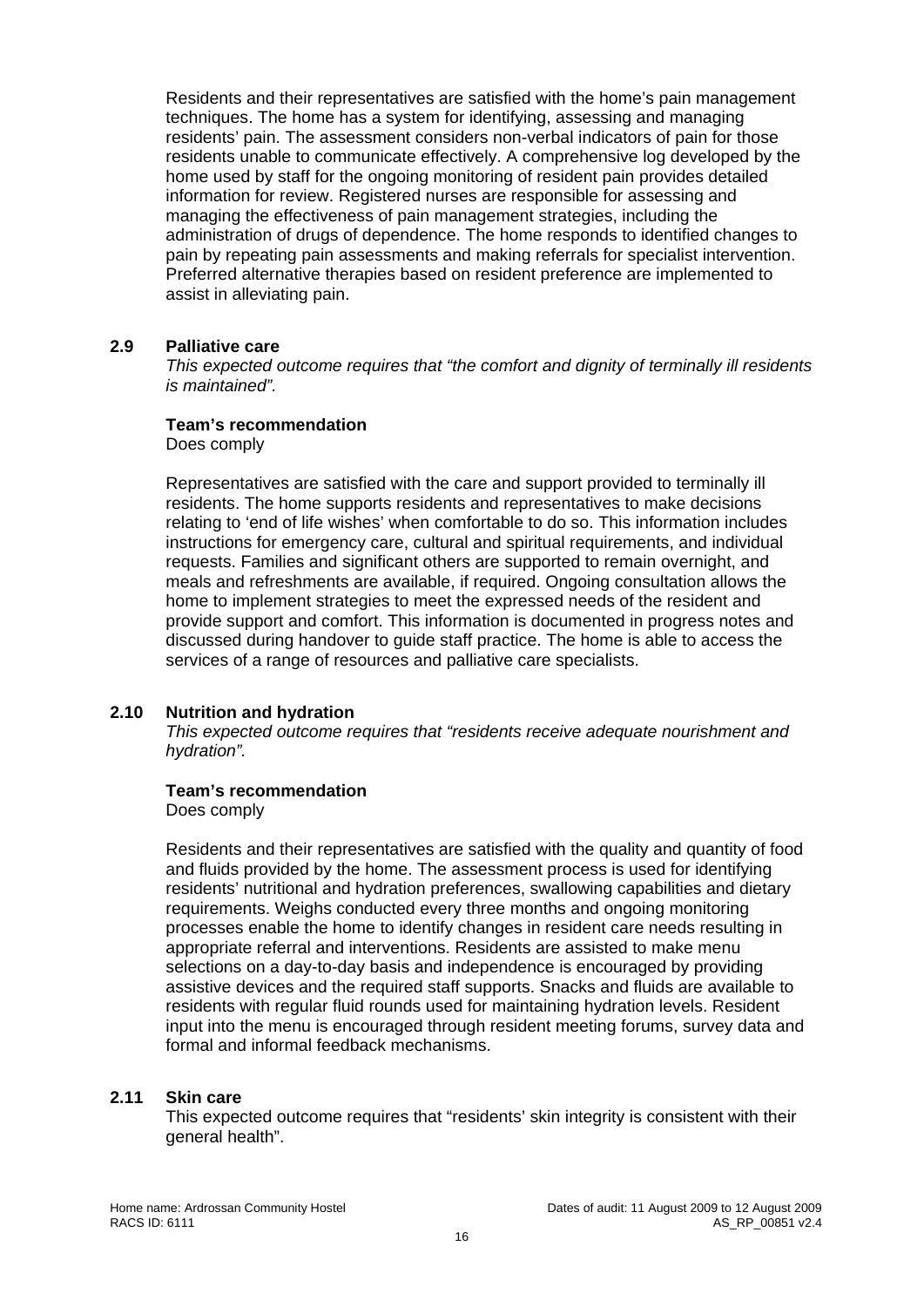#### **Team's recommendation**

Does comply

Residents and their representatives are satisfied with the skin care provided by the home. The assessment process that includes a risk assessment tool is used for identifying strategies for maintaining and promoting skin integrity. A range of preventative strategies are implemented for residents identified at risk, such as the regular use of emollients, positioning techniques, and use of equipment and podiatry interventions. A wound management nurse is responsible for assessing and managing resident skin care requirements. A wound management manual is available to guide work practices and when required photographs and measurements are used for monitoring the healing rates of complex wounds. The information from the analysis of incident data is analysed for monitoring staff practices, environmental issues and individual resident care needs.

#### **2.12 Continence management**

*This expected outcome requires that "residents' continence is managed effectively".* 

# **Team's recommendation**

Does comply

Residents and their representatives are satisfied with the management of their continence needs. A designated continence nurse is responsible for monitoring and assessing resident continence care needs. Individual bowel management directives are used to identify the required strategies for maintaining regularity for each resident. This information is incorporated in the bowel management program. The program includes the use of natural aperients, including a prune, apple and bran mix, high fibre diets and maintaining adequate hydration levels in preference to pharmacological interventions. Infection data is monitored to identify residents at risk of urinary tract infections allowing for preventative interventions including, the use of cranberry tablets, long term antibiotic therapy, hygiene practices and maintaining hydration levels.

# **2.13 Behavioural management**

*This expected outcome requires that "the needs of residents with challenging behaviours are managed effectively".* 

#### **Team's recommendation**

Does comply

Residents and their representatives are satisfied with the home's management of behaviours. The home implements the appropriate assessments for identifying resident behaviours and monitoring interventions, including strategies to reduce the use of restraint. In addition to established reporting processes a log is used for recording behaviours not outlined on care plan documentation, which are reviewed for identifying changes to resident care needs. Changes in behaviour result in a clinical, medication review and/or referral for external specialist intervention. Resident and staff incidents are analysed to identify changes to behaviour and the effectiveness of the strategies implemented. A secure unit is available for residents identified at risk of wandering. Alert systems are available for use and when possible the door is left open to enable residents to move freely and safely throughout the facility encouraging mobility and reducing behaviours. A range of lifestyle activities based on preference are provided to support and enhance quality of life for residents.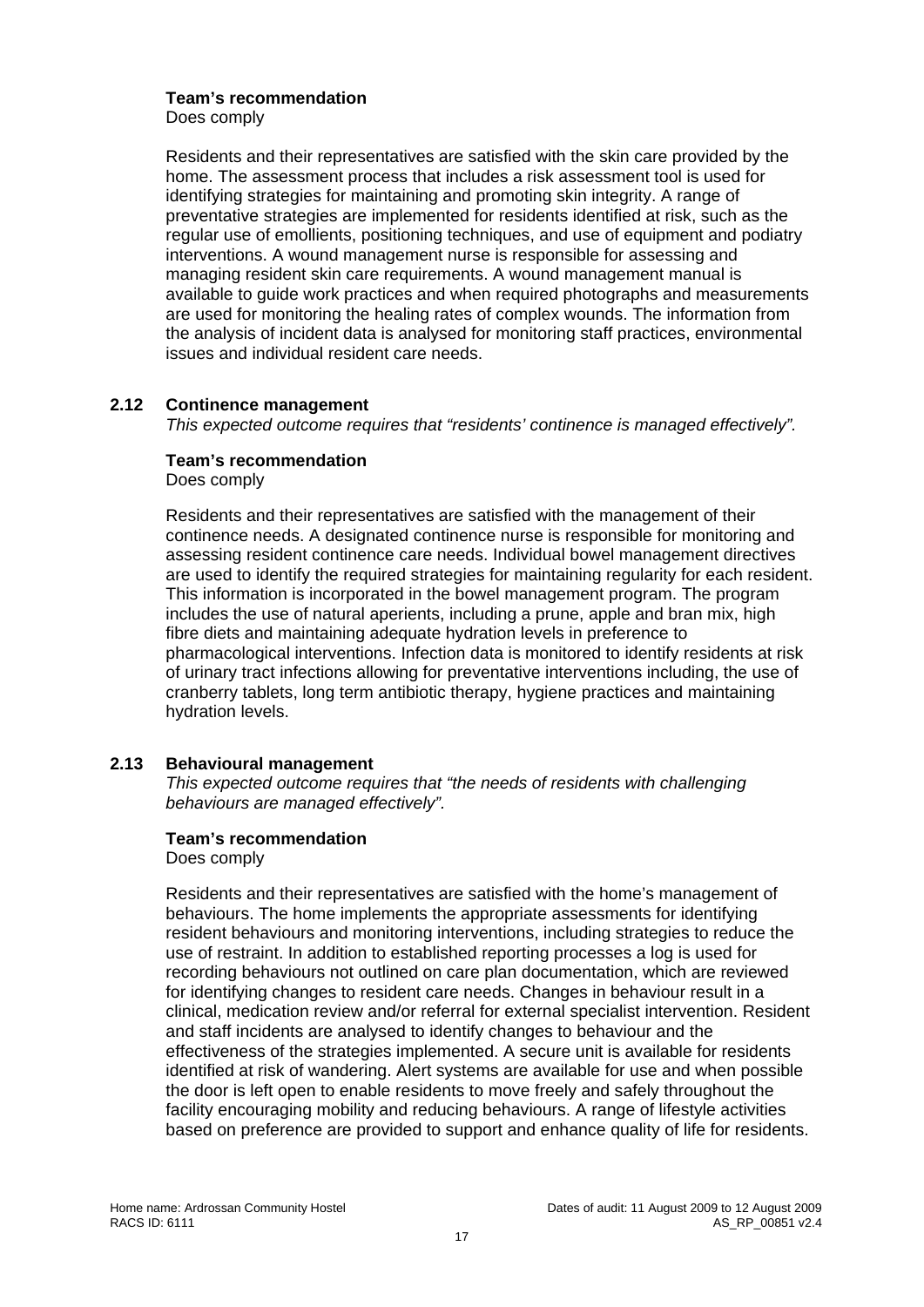#### **2.14 Mobility, dexterity and rehabilitation**

*This expected outcome requires that "optimum levels of mobility and dexterity are achieved for all residents".* 

#### **Team's recommendation**

Does comply

Residents and their representatives are satisfied with the assistance provided by the home to maintain and/or improve their mobility and dexterity. The assessment and review process uses a multidisciplinary approach for promoting and maintaining resident mobility and dexterity. Individualised exercise programs developed by the physiotherapist are implemented and a range of lifestyle activities are offered for providing additional opportunities for maintaining independence. Resident falls are documented and reviewed by the general practitioner and director of nursing. This data is analysed for monitoring resident care needs and identifying environmental concerns. Residents who are identified at risk of frequent falls without injury have this information recorded on a log to encourage staff to document all incidents to allow for ongoing monitoring. This information is also recorded in progress notes, highlighted using a blue dot to assist in regular reviews. The home provides a range of equipment and strategies to minimise the use of restraint and reduce the risk of injury to residents.

#### **2.15 Oral and dental care**

*This expected outcome requires that "residents' oral and dental health is maintained".* 

#### **Team's recommendation**

Does comply

Residents and their representatives are satisfied with the oral and dental care provided by the home. Care plan documentation reflects the information identified from the home's assessment process, including the presence of natural teeth, the use of specialised products and residents' preference for maintaining oral hygiene. Residents are supported to attend appointments to their dentist of choice. Two dentists who consult from the local medical health care centre are easily accessible for resident appointments. Staff are provided with education relating to oral and dental care. The home monitors the oral intake of fluids, loss of appetite and indicators of pain for identifying the required strategies for maintaining oral hygiene and the need for referral.

#### **2.16 Sensory loss**

*This expected outcome requires that "residents' sensory losses are identified and managed effectively".* 

#### **Team's recommendation**

Does comply

Residents and their representatives are satisfied with the home's management of their sensory needs. The home's assessment process considers all five senses with referrals made in response to an identified change in care needs. Care plan documentation identifies the use and care of aids and communication strategies required for meeting individual resident needs. The environment is monitored to ensure it is safe for residents with sensory losses and the home provides aids for promoting independence. A range of programs implemented for providing sensory experiences for residents, includes massage, cooking, pet therapy and gardening.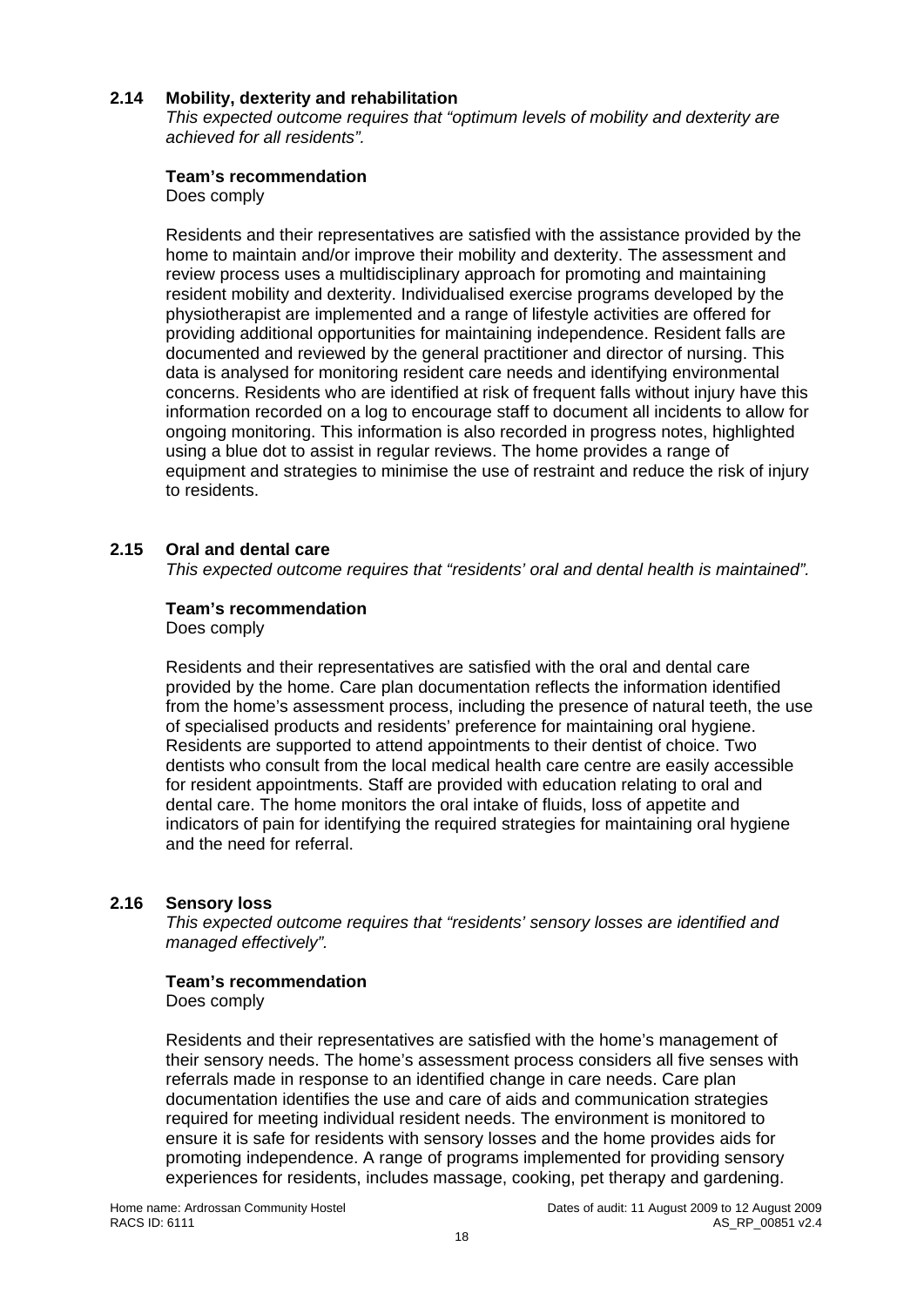#### **2.17 Sleep**

*This expected outcome requires that "residents are able to achieve natural sleep patterns".* 

#### **Team's recommendation**

Does comply

Residents and their representatives are satisfied with how the home supports them to achieve natural sleep. Individual resident preferences for maintaining natural sleep patterns, documented on care plans, include toileting routines, comfort measures, environmental considerations and rituals. Individual resident sleep patterns, waking and settling times are acknowledged and respected. The home considers the importance of offering stimulating lifestyle activities for promoting natural sleep. Residents who experience sleep disturbance are monitored and strategies implemented to assist these residents include pain and continence management, hot drinks and snacks, and/or relocation to alternative areas. Ongoing sleep disturbances are investigated with appropriate referrals made when indicated.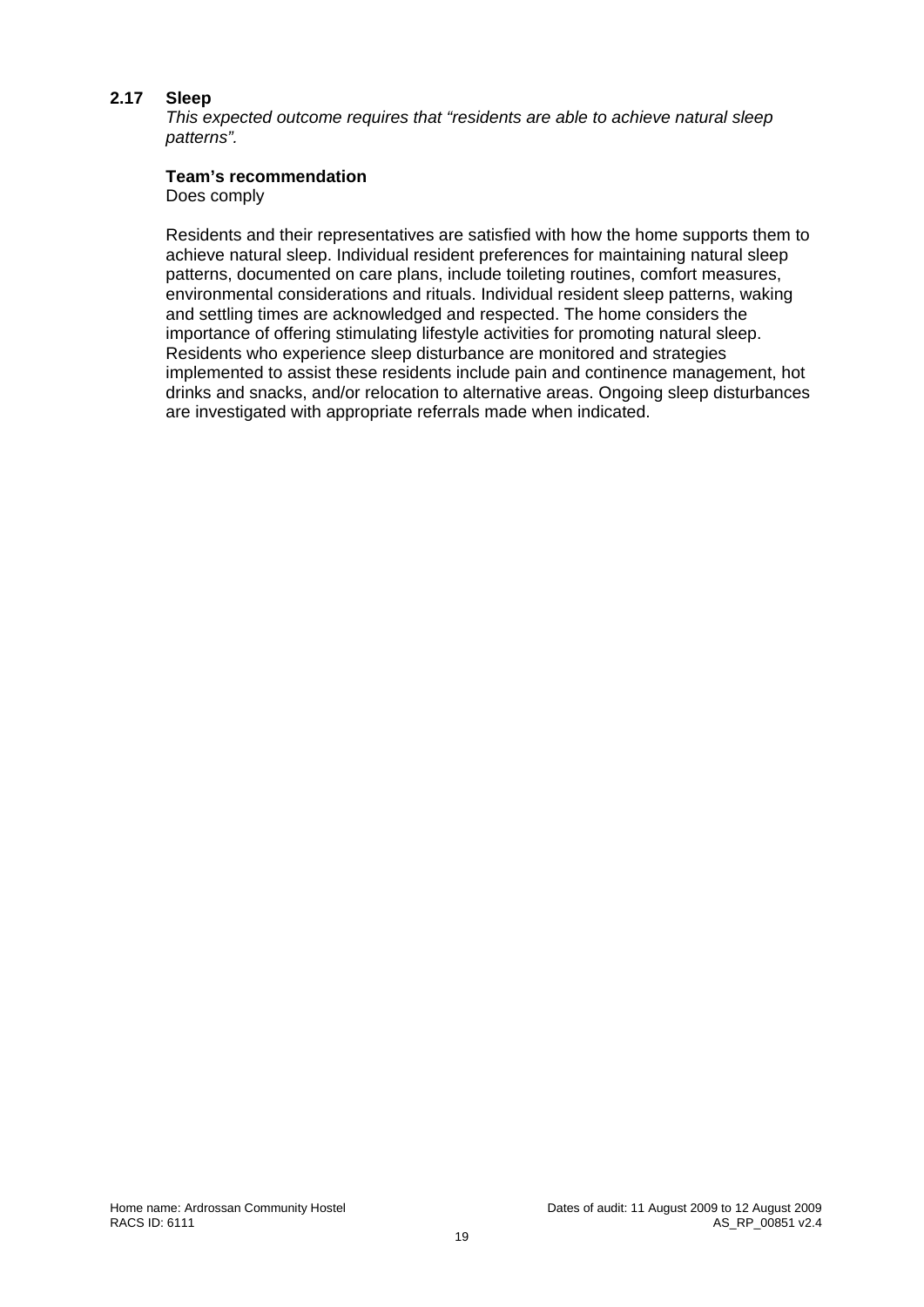# **Standard 3 – Resident lifestyle**

**Principle:** Residents retain their personal, civic, legal and consumer rights, and are assisted to achieve control of their own lives within the residential care service and in the community.

#### **3.1 Continuous improvement**

*This expected outcome requires that "the organisation actively pursues continuous improvement".* 

#### **Team's recommendation**

Does comply

Ardrossan Community Hostel has processes for monitoring compliance with the Accreditation Standards and developing its continuous improvement system relating to resident lifestyle. The home uses information from comments, compliments and suggestion forms, improvement logs, audits, hazard data, resident and staff meetings and activity evaluations to identify opportunities for improvement. Residents, representatives and staff are kept informed about the activities in the home and the results of evaluation processes. Residents, representatives and staff are generally aware of the continuous improvement program and their suggestions are acted upon by the home.

Examples of improvement activities and achievements relating to resident lifestyle include:

- The home identified a need to ensure all staff are aware of the community visitor scheme and are able to recognise regular visitors to the home. Photographs of residents and their visitors have been placed in resident rooms to assist staff and cognitively impaired residents to recognise visitors. This improvement has resulted in improved awareness of regular visitors.
- The lifestyle coordinator identified a need to develop a gentle exercise program for residents to improve mobility, promote relaxation and provide an additional activity. The lifestyle coordinator attended training in yoga and tai chi and has implemented chair yoga for residents. Chair yoga is scheduled to be held once a month and has been well received by residents.

# **3.2 Regulatory compliance**

*This expected outcome requires that "the organisation's management has systems in place to identify and ensure compliance with all relevant legislation, regulatory requirements, professional standards and guidelines, about resident lifestyle".* 

#### **Team's recommendation**

Does comply

The home has processes for identifying and accessing relevant legislation, regulations, and professional standards relating to residents' lifestyle. Policies and procedures, work practices, documents and forms are updated by the home to comply with regulatory requirements. Police clearance certificates are obtained for all staff prior to commencing employment at the home and processes are in place to ensure these are kept up to date. Staff are informed about changes in legislation and regulations through the home's communication processes. The home monitors regulatory compliance through resident and staff meetings, hazard data, comments and complaints and staff feedback. Relevant staff are aware of regulatory requirements relating to resident lifestyle, including protecting residents' privacy and maintaining confidentiality of resident information.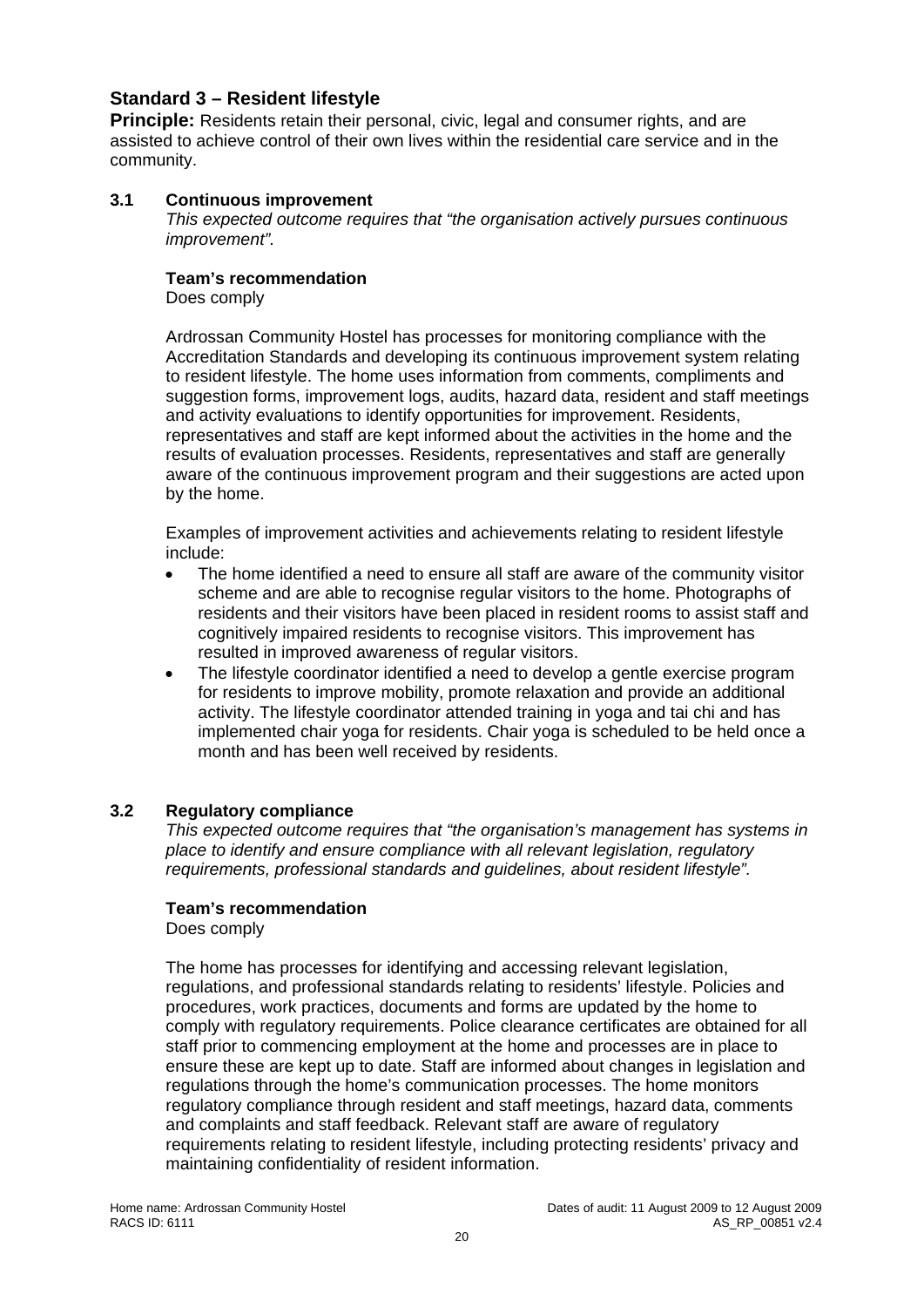# **3.3 Education and staff development**

*This expected outcome requires that "management and staff have appropriate knowledge and skills to perform their roles effectively".* 

#### **Team's recommendation**

Does comply

The home has processes to ensure lifestyle and activity staff have the required knowledge and skills to perform their roles effectively in relation to residents' lifestyle needs. Training needs are identified through the appraisal process and requests from staff. Education is provided through in-house training sessions, and external formal training programs. The home records staff attendance at training sessions, and has processes for following up staff attendance at mandatory training. There are processes for evaluating the effectiveness of staff training. A comprehensive orientation program is provided for all new staff. Recent training undertaken by lifestyle and activity staff includes; yoga and tai chi for instructors, dementia training, and the diploma in community services. Lifestyle and activity staff are satisfied with the ongoing support provided to them to develop their knowledge and skills.

#### **3.4 Emotional support**

*This expected outcome requires that "each resident receives support in adjusting to life in the new environment and on an ongoing basis".* 

#### **Team's recommendation**

#### Does comply

Residents indicate they are satisfied with the support received from staff and management on entry to the home and on a continuing basis to help them adjust to their changed lifestyle. Processes in place to assist new residents include, tour of the home, introduction to other residents, one-to-one visits from lifestyle/activity staff and information regarding care, services and daily routines. Residents are encouraged to bring personal belongings to personalise their room. Visits from family, friends and community groups are encouraged. Staff are aware of residents' support needs, including their special needs at times of loss and bereavement.

#### **3.5 Independence**

*This expected outcome requires that "residents are assisted to achieve maximum independence, maintain friendships and participate in the life of the community within and outside the residential care service".* 

#### **Team's recommendation**

Does comply

Residents report satisfaction with the support provided to enable them to enjoy their preferred lifestyle and their optimal level of independence. Residents' lifestyle preferences, interests and abilities are identified during initial assessments. This process assists with the development of lifestyle/activity plans that maximise individual resident's independence. Residents' capacity for independence, health status, personal care and lifestyle needs are reassessed on an ongoing basis. Lifestyle/activity and care staff assist residents to participate in group and/or individual leisure activities, and to maintain links with family, friends and community groups. Staff report they respect residents' independence while ensuring that necessary care and services are provided and resident safety is maintained.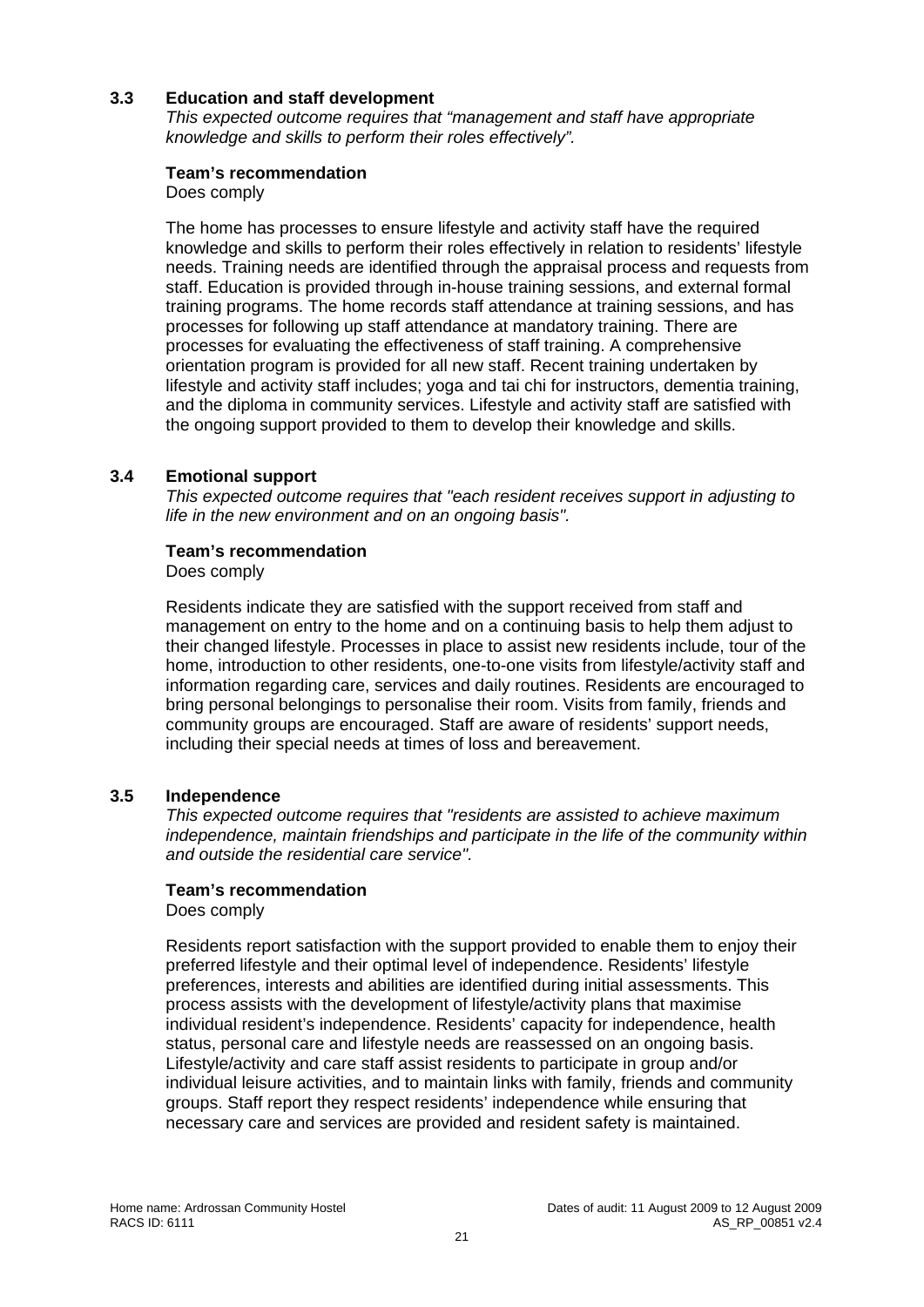The home has processes to support residents to maintain their mobility and maximise their independence. Residents have access to physiotherapy, podiatry and other allied health services, and are encouraged to participate in the home's exercise and activities program.

#### **3.6 Privacy and dignity**

*This expected outcome requires that "each resident's right to privacy, dignity and confidentiality is recognised and respected".* 

#### **Team's recommendation**

Does comply

Residents report that staff are courteous and respectful of their privacy. The home maintains policies and processes to protect residents' privacy and dignity. On entry residents are provided with information about their rights and responsibilities. Staff and contractors are required to sign a confidentiality agreement prior to commencing employment at the home. Staff indicate they are mindful of appropriate practices, such as knocking on residents' doors and maintaining dignity when delivering/assisting with personal care. Residents have access to privacy signage for their rooms if required. Files containing residents' personal information are stored in locked areas with access limited to authorised staff and visiting health professionals.

# **3.7 Leisure interests and activities**

*This expected outcome requires that "residents are encouraged and supported to participate in a wide range of interests and activities of interest to them".* 

#### **Team's recommendation**

Does comply

Residents report they are satisfied with the activities program and with the variety of group and individual activities within and outside the home. Residents' interests are identified on entry to the home through interview and assessments. Lifestyle/activity plans are developed in consultation with the resident and/or representative, and reflect the resident's physical, sensory and cognitive abilities, cultural background and identified interests. The home aims to provide activities that engage individual residents and provide enjoyment and stimulation. A visitor program with the local school and kindergarten provides opportunities for residents to socialise with primary school students and kindergarten children. An activities program is displayed on noticeboards around the home and is included in the resident newsletter. Activities are evaluated by lifestyle/activity staff through evaluation forms, feedback at resident meetings, surveys and individual discussion. Group and individual sessions include activities suiting the needs and preferences of residents with limited mobility, sensory deficits and cognitive impairment.

# **3.8 Cultural and spiritual life**

*This expected outcome requires that "individual interests, customs, beliefs and cultural and ethnic backgrounds are valued and fostered".* 

# **Team's recommendation**

Does comply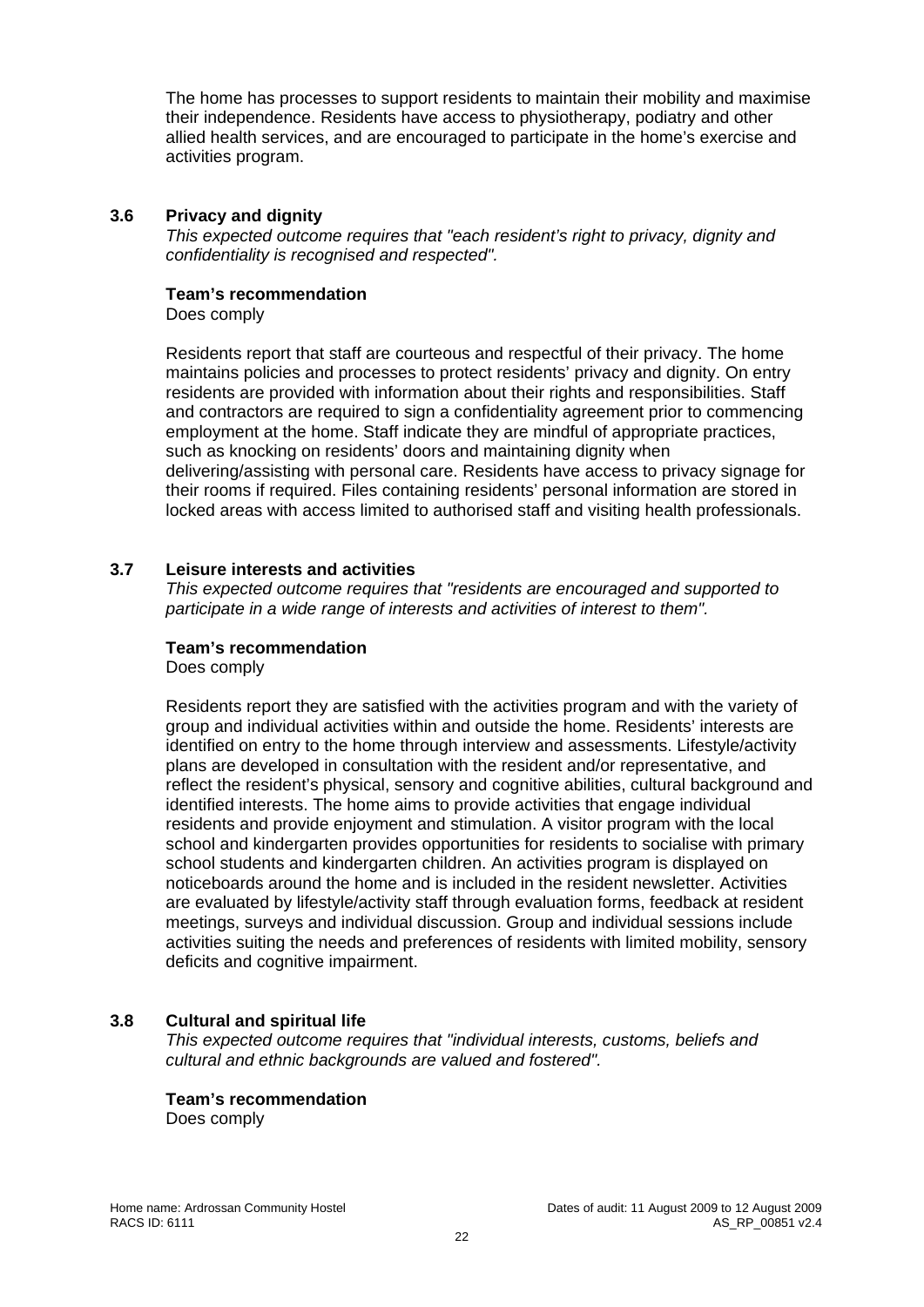Residents and their representatives are satisfied with the way staff support their cultural and spiritual expectations. The home identifies the cultural background, spiritual beliefs, history and values of residents on entry to the home, and implements strategies to meet their needs on an ongoing basis. Residents are supported to engage in events and activities of spiritual significance to them. Pastoral services are provided on a fortnightly basis, catering for a variety of religious denominations. The home recognises and celebrates residents' birthdays and significant cultural days such as ANZAC day and Melbourne Cup. The home plans to commemorate residents who have passed away, in a memorial service at the end of 2009.

### **3.9 Choice and decision-making**

*This expected outcome requires that "each resident (or his or her representative) participates in decisions about the services the resident receives, and is enabled to exercise choice and control over his or her lifestyle while not infringing on the rights of other people".* 

#### **Team's recommendation**

Does comply

Residents and their representatives are satisfied with their level of participation in making decisions and choices about their care needs and other issues that affect their daily life. The home encourages and assists residents and their representatives to participate in decisions about their care, the services provided to them, and to make choices based on their individual preferences. Resident and their representatives have access to kitchen facilities and are encouraged to share experiences and participate in activities. The home has processes for obtaining feedback from residents including surveys, resident meetings and comments, compliments and suggestion forms. Residents and their representatives are informed about their rights and responsibilities, and are encouraged to participate in decisions about the services provided to them in relation to hospitality, health and personal care, the living environment, and lifestyle activities.

#### **3.10 Resident security of tenure and responsibilities**

*This expected outcome requires that "residents have secure tenure within the residential care service, and understand their rights and responsibilities".* 

#### **Team's recommendation**

Does comply

The home has processes to inform residents and their representatives of the arrangements for their security of tenure, rights and responsibilities on entry to the home. Resident's and representatives are interviewed and provided with a resident handbook, residential care agreement and information on the home's services including fees and payment options. The home informs and consults with residents and their representatives about changes in rooms, building programs and legislation. Residents and their representatives are satisfied their tenure is secure and that the home will support their individual needs.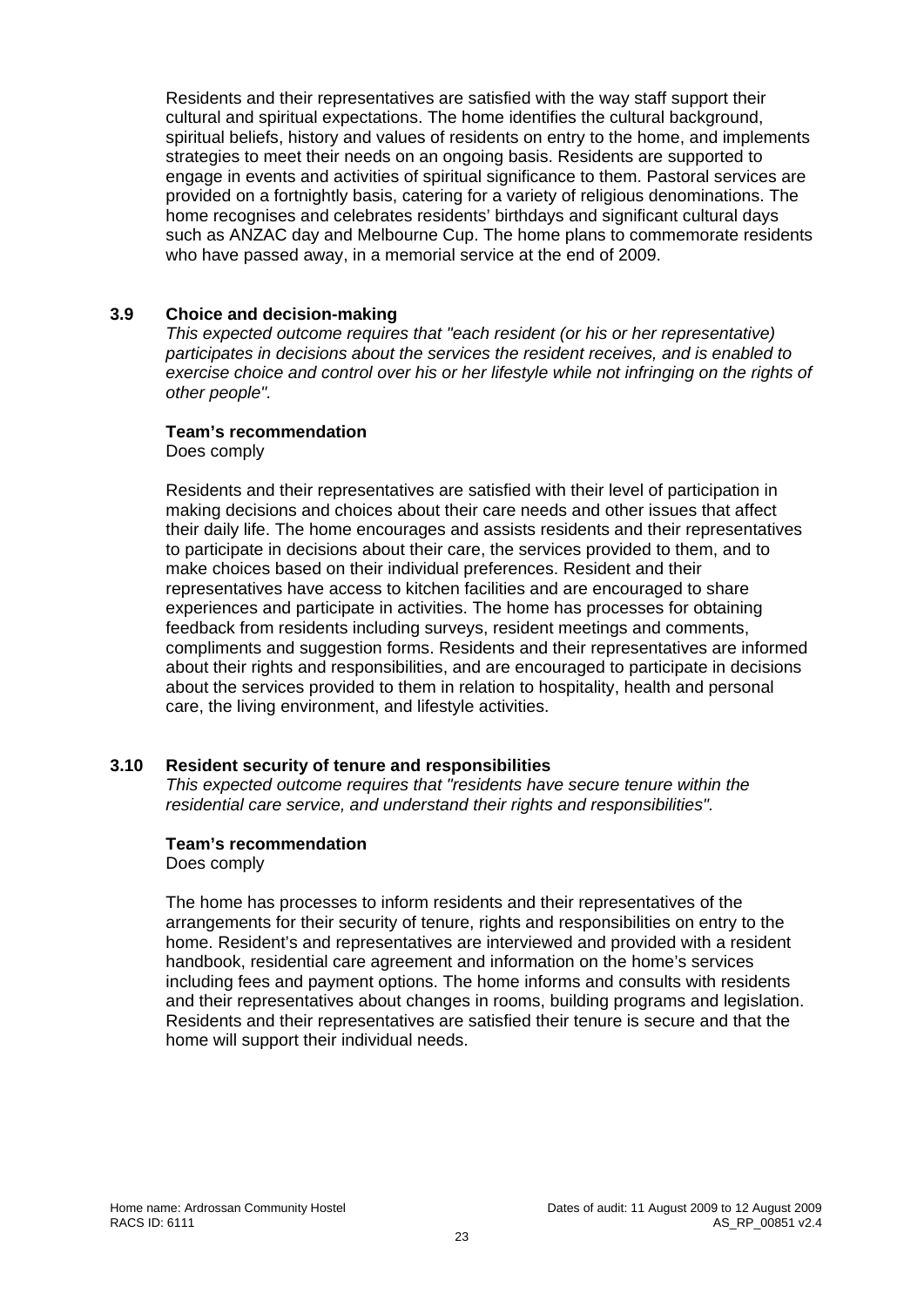# **Standard 4 – Physical environment and safe systems**

**Principle:** Residents live in a safe and comfortable environment that ensures the quality of life and welfare of residents, staff and visitors.

#### **4.1 Continuous improvement**

*This expected outcome requires that "the organisation actively pursues continuous improvement".* 

#### **Team's recommendation**

Does comply

The home has processes for monitoring compliance with the Accreditation Standards and developing its continuous improvement system relating to the physical environment and safe systems. The home uses information from continuous improvement forms, maintenance logs, resident and staff meetings and hazard data to identify improvement opportunities. Staff and residents are encouraged to participate in improvement processes. Residents, their representatives and staff are kept informed about the activities in the home and the results of the evaluation processes. Residents and staff are generally aware of the continuous improvement program and their suggestions are acted upon by the home.

Examples of improvement activities and achievements relating to the physical environment and safe systems include:

- As a result of a hospital audit and information obtained by the director of nursing, material safety data sheets and resident evacuation information have been placed next to the fire panel at the emergency entrance to the home. This has resulted in easy access to important information for country fire service personnel in the event of an emergency. Feedback from staff and the country fire service has been positive.
- The home identified a need to upgrade chairs in the dining room in the secure dementia unit to improve safety. The home initially considered replacing the chairs but was unable to find a suitable, safe alternative. Maintenance officers reinforced the base of existing chairs and installed slide discs to each chair. This improvement has resulted in staff being able to slide chairs and manoeuvre residents more easily.

# **4.2 Regulatory compliance**

*This expected outcome requires that "the organisation's management has systems in place to identify and ensure compliance with all relevant legislation, regulatory requirements, professional standards and guidelines, about physical environment and safe systems".* 

#### **Team's recommendation**

Does comply

The home has systems to monitor and respond to relevant legislation, regulatory requirements, and professional standards and guidelines in relation to the physical environment and safe systems. Compliance is monitored through internal and external audit processes. External audit processes, include triennial fire inspections, building certification inspections and food safety audits. Occupational health and safety policies and procedures are in line with professional standards and guidelines, and assist the home to provide a safe physical environment. Staff are informed of relevant changes through staff meetings, memos and policies.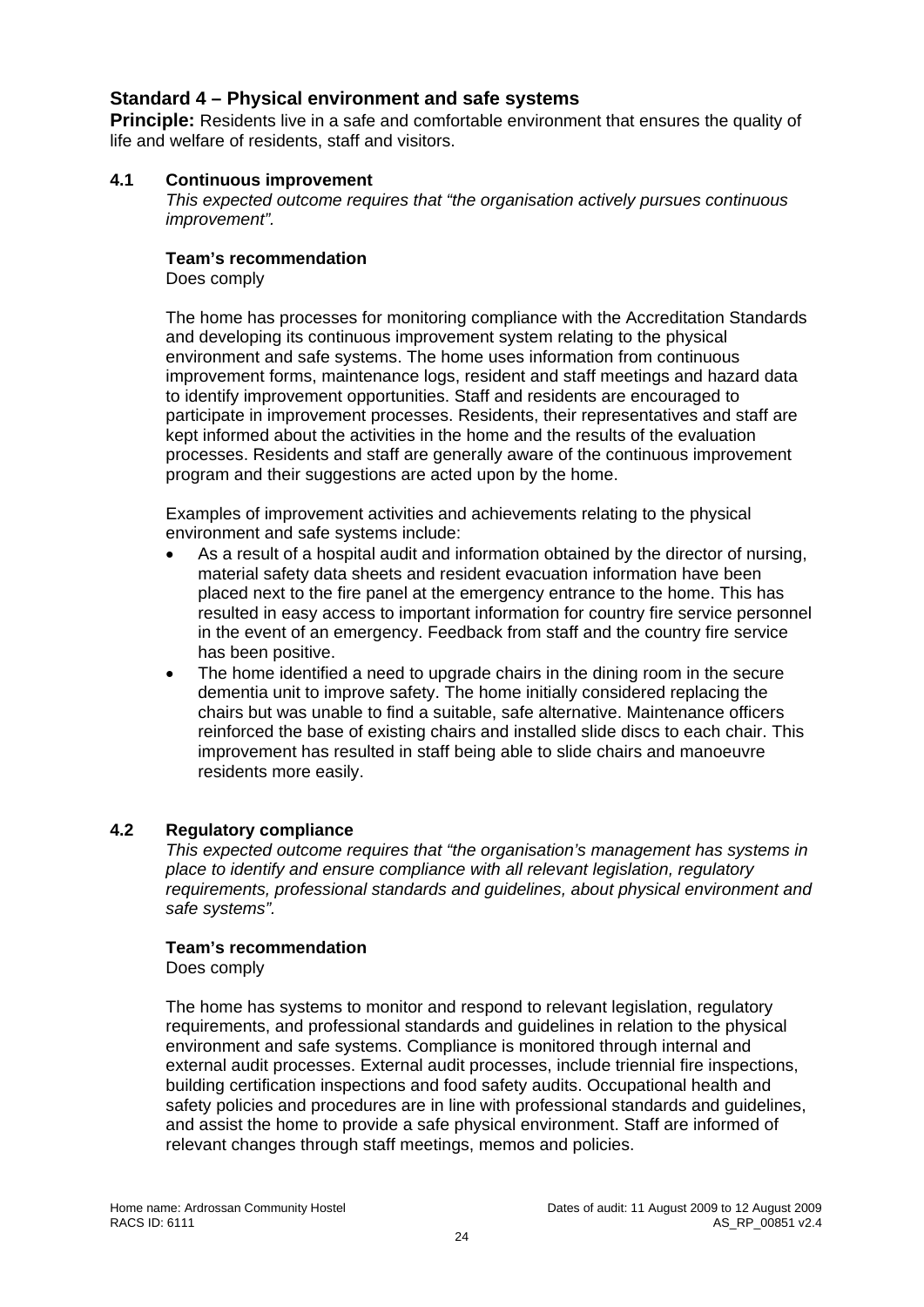# **4.3 Education and staff development**

*This expected outcome requires that "management and staff have appropriate knowledge and skills to perform their roles effectively".* 

#### **Team's recommendation**

Does comply

The home has processes for identifying, reviewing and planning staff education and training relating to the physical environment and safe systems. All staff undertake mandatory training upon commencement of employment. Additional training needs are identified through analysis of training evaluations, staff appraisals, resident and staff feedback, and hazard data. The home has processes for monitoring staff skills and knowledge, and following up attendance at mandatory training. In the last 12 months staff have participated in training relating to the physical environment and safe systems, including food safety practices, occupational health and safety, infection control, manual handling, fire and emergency, rehabilitation and return to work coordinator training, risk management and responsible officer training. Staff are satisfied with the ongoing support provided to them to develop their knowledge and skills.

#### **4.4 Living environment**

*This expected outcome requires that "management of the residential care service is actively working to provide a safe and comfortable environment consistent with residents' care needs".* 

#### **Team's recommendation**

Does comply

Residents and their representatives are satisfied with the level of comfort and security of the living environment. The home has procedures and systems in place for monitoring the safety and comfort of the living environment such as internal and external environmental audit results, incident and hazard data, and preventative and corrective maintenance systems. The range of facilities available to promote resident independence and provide opportunities for entertaining guests includes lounge, dining and courtyard areas. Residents are able to decorate their rooms to reflect their personal taste. The home is located on the seafront with unrestricted views of the ocean and safe access for residents able to use gophers. Strategies are implemented for reducing the use of restraint and if required there is a process of assessment, consultation and monitoring. The monitoring of survey, comments, compliments and suggestions data and information from resident/relative meeting forums provides the home with the opportunity for identifying satisfaction with the living environment provided.

#### **4.5 Occupational health and safety**

*This expected outcome requires that "management is actively working to provide a safe working environment that meets regulatory requirements".* 

#### **Team's recommendation**

Does comply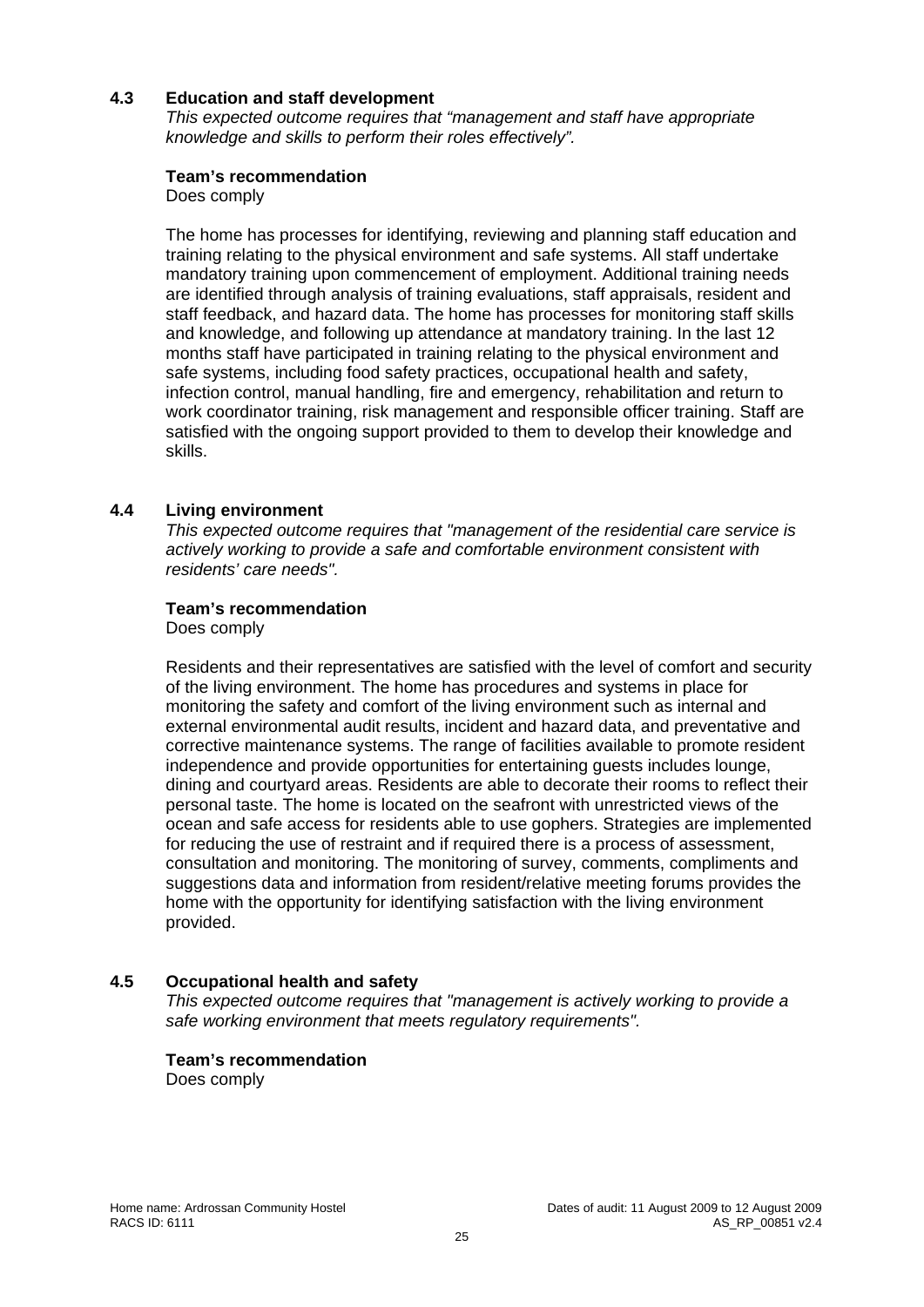The environmental/risk management meetings held every three months, and when relevant staff and resident meeting forums are used for informing key stakeholders of the home's occupational health and safety program. A dedicated occupational health and safety representative is responsible for reviewing the safety of the home and monitoring incident and hazard data to identify trends and generate the appropriate reports. Work site inspections, and a range of internal and external audits are used for monitoring the safety of the environment and compliance with legislation. The ongoing monitoring of this information allows the home to make additional equipment purchases and implement corrective actions to reduce the risk of injury. Staff receive the appropriate training relevant to their roles and have access to information contained in the manual handling manual, and policies and procedures to guide work practices.

#### **4.6 Fire, security and other emergencies**

*This expected outcome requires that "management and staff are actively working to provide an environment and safe systems of work that minimise fire, security and emergency risks".* 

#### **Team's recommendation**

Does comply

The home has systems to provide a safe environment and work systems to minimise fire, security and emergency risks. Emergency procedures and evacuation plans are on display throughout the home and this information is reinforced through staff and volunteer training and fire drills. Contracted external services and internal maintenance processes maintain the security, fire and emergency systems, including electrical equipment testing. The home meets the safety requirements of independent assessment against the 1999 certification instrument (2002 revision), and has a current fire triennial certificate. External doors are secured and a lock up procedure assists in maintaining the home's security. Staff are aware of their required response in the event of an emergency and residents are provided with information relating to fire procedures regularly at resident/relative meetings.

# **4.7 Infection control**

*This expected outcome requires that there is "an effective infection control program".* 

#### **Team's recommendation**

Does comply

The infection control officer is responsible for monitoring the home's infection control program. The home has a system for collecting data on infections for analysis and implementing quality improvement activities. This information is discussed at relevant meeting forums including, the Medication Advisory Committee and the environmental/risk management meetings. Staff receive training relevant to their roles during orientation, annually and in response to an identified need. Alcohol gel and flyers on display are used for encouraging residents and visitors to wash their hands on entering the home. A range of preventative strategies implemented by the home includes an influenza immunisation program for residents and staff, environmental temperature monitoring, scheduled microbiological testing and a range of audits. Staff are satisfied with the quality and quantity of the equipment supplied by the home, and practice standard precautions using the protective equipment and hand-washing facilities available to them.